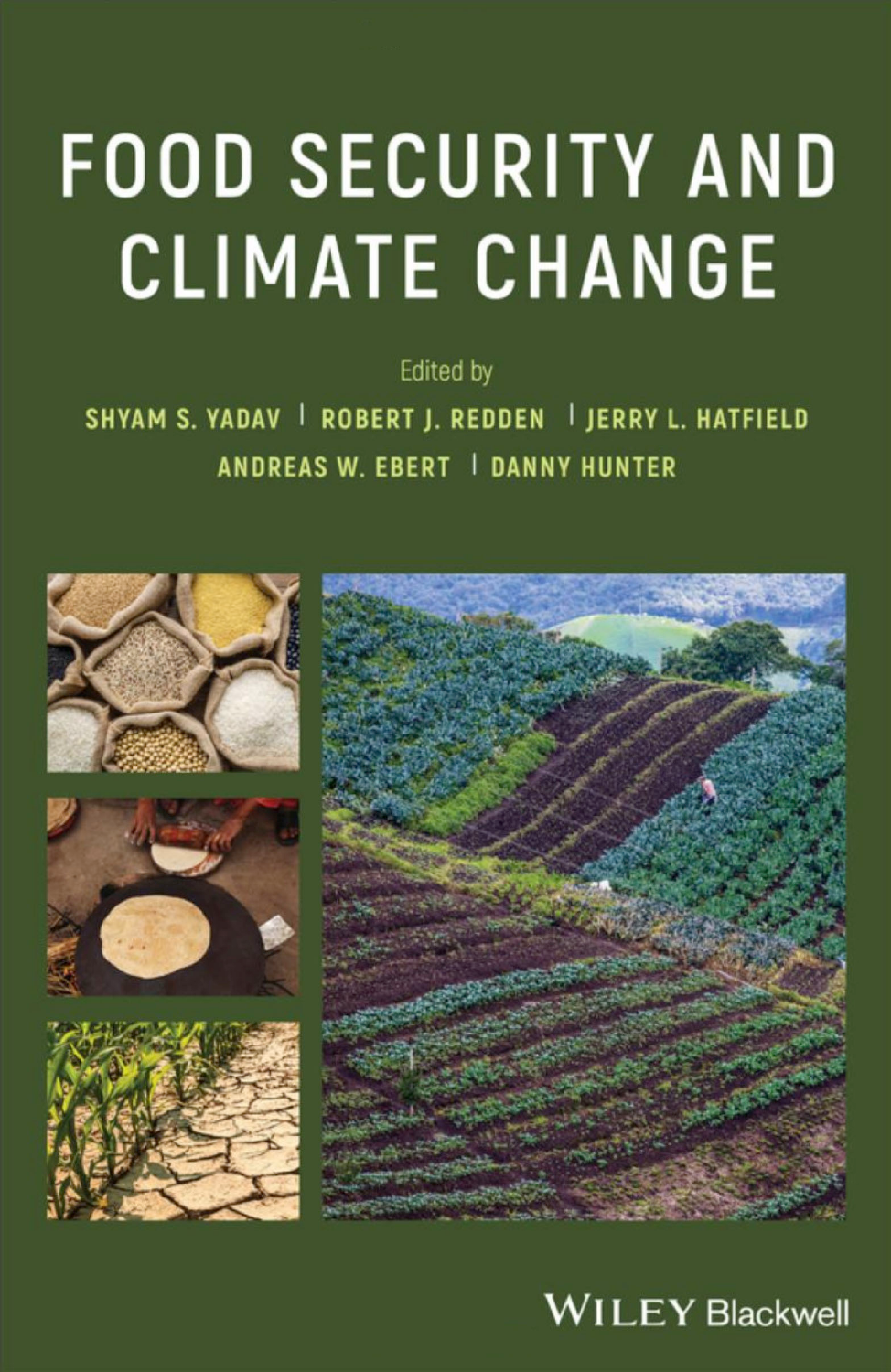## **Food Security and Climate Change**

#### Edited by

Shyam S. Yadav Freelance International Consultant in Agriculture, Manav Memorial Trust/Manav Foundation, Vikaspuri, New Delhi, India and Manav Mahal International School, Baghpat, Uttar Pradesh, India

❦ ❦ Robert J. Redden RJR Agricultural Consultants, Horsham, Victoria, Australia

> Jerry L. Hatfield USDA-ARS National Laboratory for Agriculture and the Environment, Ames, Iowa, USA

#### Andreas W. Ebert

Freelance International Consultant in Agriculture and Agrobiodiversity, Schwaebisch Gmuend, Germany

#### Danny Hunter

Healthy Diets from Sustainable Food Systems Initiative, Bioversity International, Rome, Italy and Plant and Agricultural Biosciences Centre (PABC), National University of Ireland, Galway (NUIG)

# **WILEY Blackwell**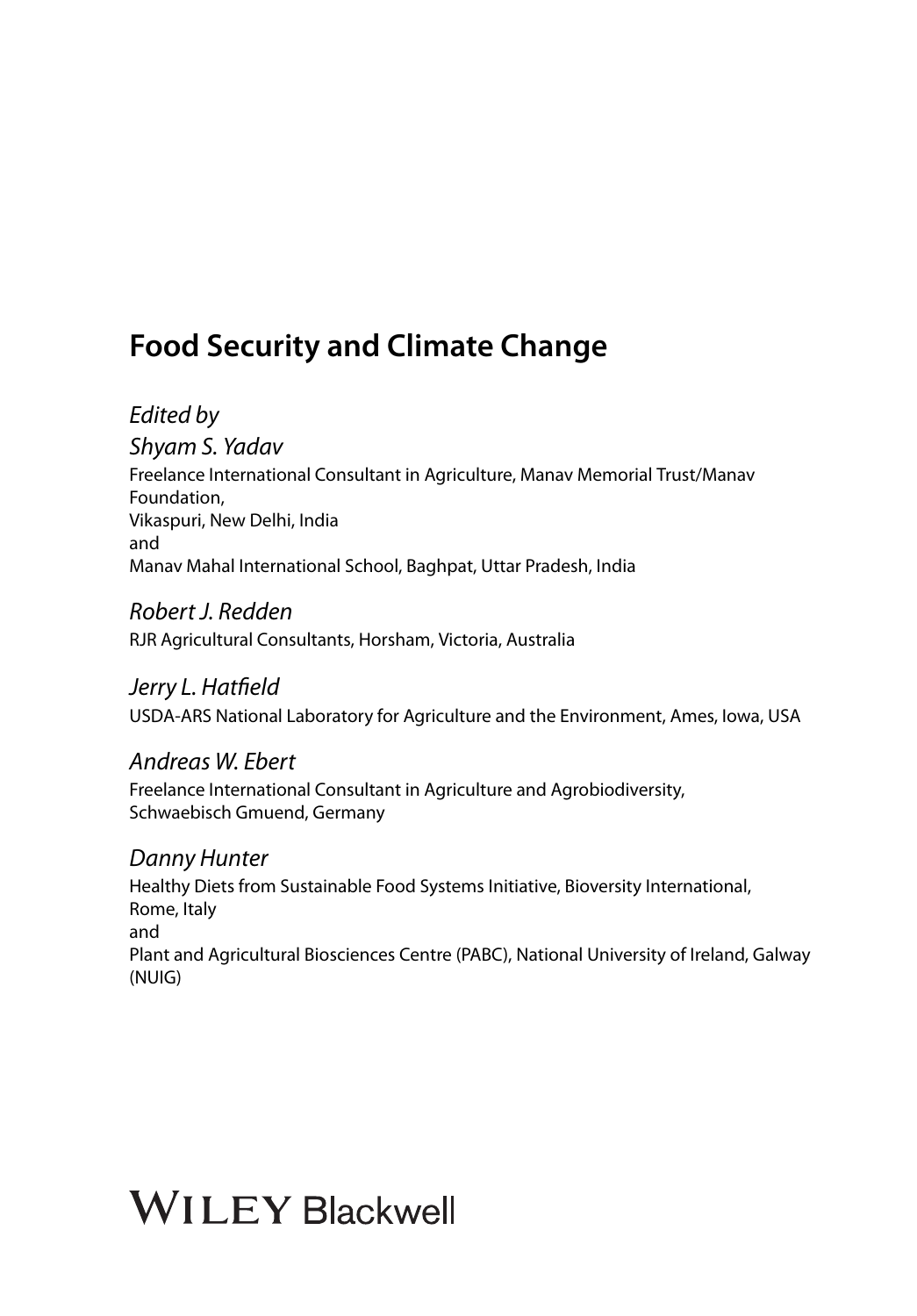#### **Role of Plant Genetic Resources in Food Security**

Robert J. Redden<sup>1</sup>, Hari Upadyaya<sup>2</sup>, Sangam L. Dwivedi<sup>2</sup>, Vincent Vadez<sup>2</sup>, Michael Abberton<sup>3</sup>, and Ahmed Amri<sup>4</sup>

1RJR Agricultural Consultants, Horsham, Victoria, Australia

<sup>2</sup> International Crops Research Institute for the Semi-Arid Tropics (ICRISAT), Patancheru, Telangana, India <sup>3</sup> IITA Genetic Resources Centre, International Institute of Tropical Agriculture, Ibadan, Nigeria

4International Center for Agricultural Research in Dry Areas (ICARDA), Rabat, Morocco

#### **9.1 Introduction**

**9**

❦ ❦ selection for both food and agronomic characteristics, and natural selection for adapta-Within the last 13 000 years many crop species were domesticated and spread to a range of agri-ecological environments, varying by species (Hancock 2012a). There was manual tion to new agro-ecological environments. Such selection was affected by available gene pools, continuing sources of genetic diversity from wild relatives and mutations, natural selection pathways from stabilising to directional, and both allo- and auto-polyploidy, to result in unique gene pool patterns for each crop (Hancock, 2012b; Cortes et al., 2013). The distribution of wheat was expanded greatly with the addition of the*Aegilops tauschii* D genome to tetraploid durum wheat, thereby enabling hexaploid wheat to adapt to a much wider agroecological range from the subtropics to high latitudes, and to provide a wider diversity of food uses (Hancock, 2012c).

> The global agricultural patterns that have evolved over many centuries are now threatened by unprecedented climatic changes. Levels of  $CO<sub>2</sub>$  and various pollutants will continue to rise with unprecedented population growth, associated rises in both minimum and maximum temperatures, and in-crop temperature spikes which are expected to be beyond those experienced in crop evolution (Lobell et al., 2008). Levels of soil moisture available to crops may be less reliable in regions dependent on rain-fed agriculture, as precipitation patterns change to become more irregular. Worldwide agriculture will be challenged both to feed an ever increasing population and to adapt to more unpredictable local environments, as crop stresses become more severe this century (Hatfield and Prueger, 2015).

> This chapter will review the role of plant genetic resources under potential scenarios for world agriculture to address the challenges of climate change and population increase, and outline research initiatives for major crops put forward by the International Crops Research Institute for the Semi-Arid Tropics (ICRISAT), the International

*Food Security and Climate Change,* First Edition.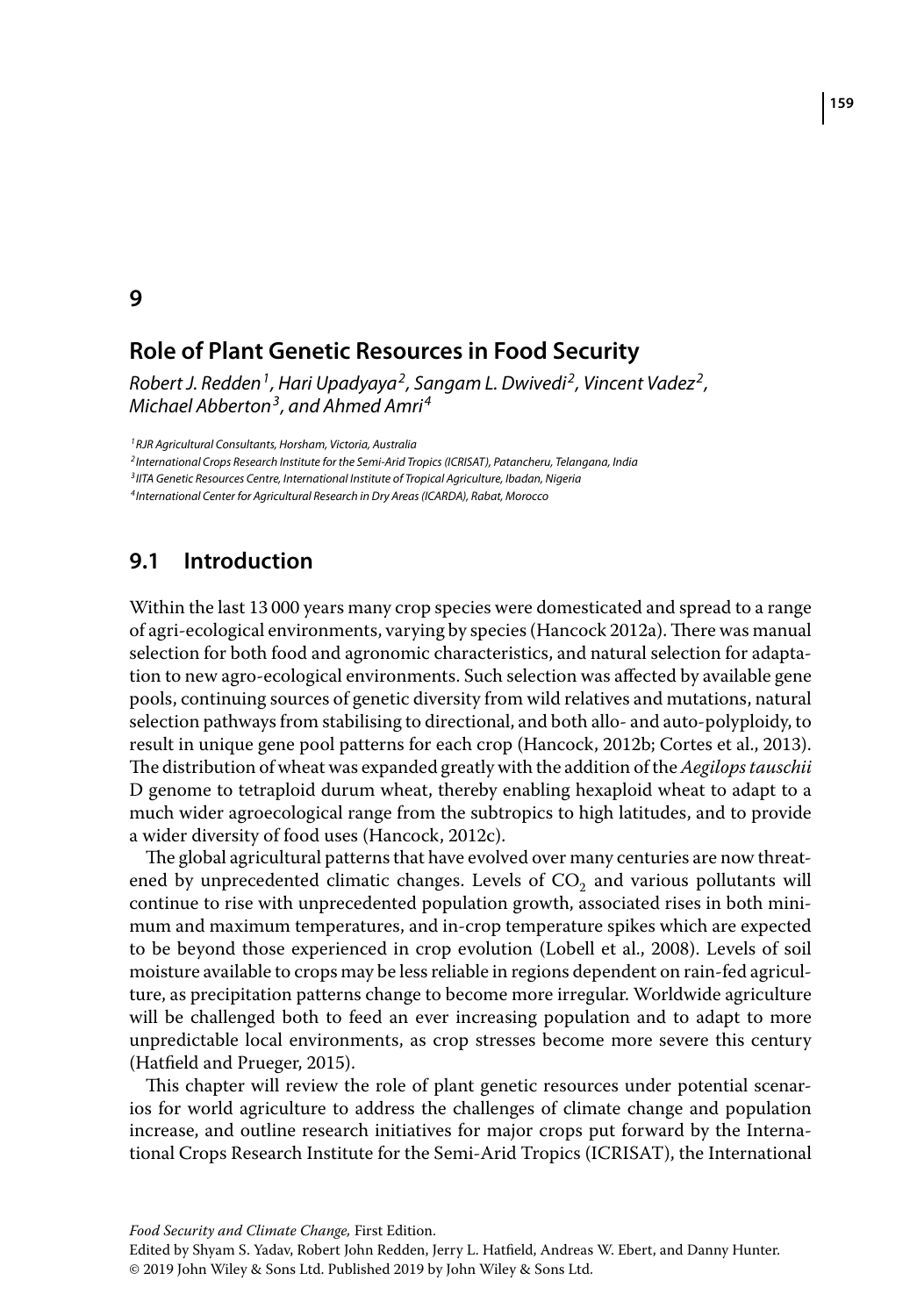Institute for Tropical Agriculture (IITA) and the International Center for Agricultural Research in the Dry Areas (ICARDA).

#### **9.2 Climate Change and Agriculture**

Climate change adaptation strategies include:

- Crop-specific relocation to more reliable, stable zones;
- changing to stress tolerant crops within existing zones;
- targeting of intra-specific genetic diversity for abiotic stress tolerances;
- breeding across gene pools within species;
- crop wild relatives as a source of novel genetic diversity for abiotic stresses;
- application of genetic engineering tools to enhance stress tolerances, and
- exploration of under-utilised species (Padulosi et al., 2011).

#### **9.3 Adjusting Crop Distribution**

to their earliness, allowing them to escape the increasing frequency of late droughts Crops for high value processing, such as viticulture for wine, may shift to other production areas. Wine grape production may shift from semi-arid regions in southern Australia to cooler and moister regions further south in Tasmania (Webb et al., 2011). Rainfed barley cultivation is expanding to dry areas in the temperate cropping zone due (Siddique et al., 1990).

> Pearl millet followed by sorghum is more adapted to low rainfall than maize, and both provide more suitable alternatives to maize as cropping zones contract with climate change in sub-Saharan Africa (Lobell et al., 2008). However, there is a comparative premium for maize as a food, and hence a cultural imperative to investigate options for breeding drought and heat stress tolerant maize (Cairns et al., 2013). Since their introduction to various agri-ecological zones in sub-Saharan Africa in the 15th century, maize, common beans (*Phaseolus*), peanuts, pigeon peas, and wheat have become important locally produced foods, but a question remains as to whether new cultural transitions to alternative food sources can be achieved over a much shorter time frame, within this century, driven by climate change.

#### **9.4 Within Crop Genetic Diversity for Abiotic Stress Tolerances**

Widely distributed crops may include landraces or farmers' varieties at village level that are adapted to extreme environments. In West Asia and North Africa, wheat and barley landraces are still widely used under harsh conditions in the drylands and mountainous areas showing their inherent adaptation to drought and extreme temperatures and to low input agriculture (Mazid et al., 2013). Traditional 'Fadama' wheats in northern Nigeria were sown in wide rows up to one (1) m apart in flood plains as rivers receded after the summer rains, with no further water supply. Chipping of the clay soil between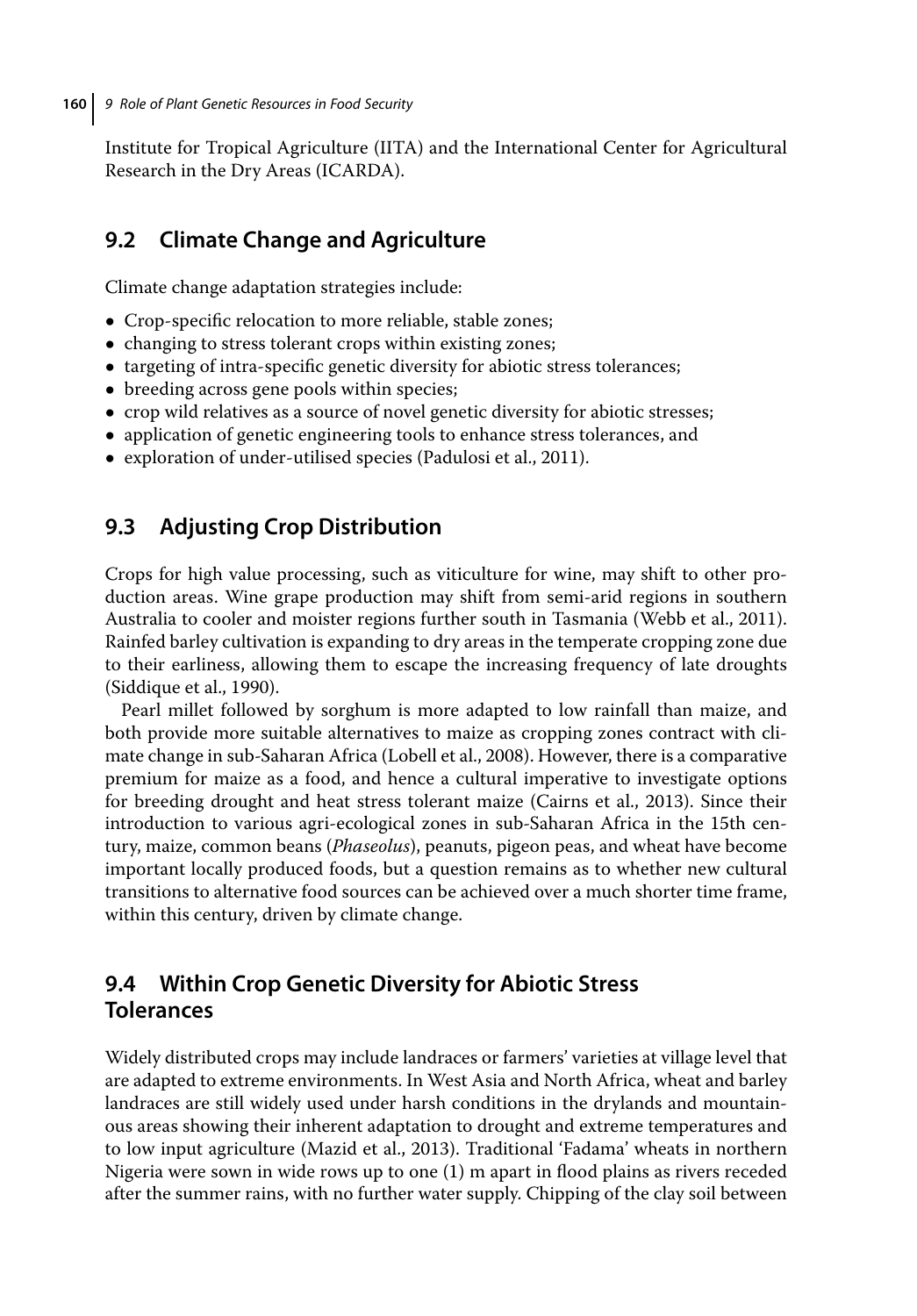rows kept weeds down and created a mulch, thus conserving water (Redden et al., 1979). These wheats have yet to be tested for drought tolerance under different agro-ecological conditions.

A few cowpea landraces in a large collection from sub-Saharan West Africa exhibited seed set when exposed to temperatures above 40∘C in Nevada, and were confirmed to have heat tolerance for pollen development in controlled environments (Hall, 2011).

Using climatic histories of pea landrace collection sites in China, Li Ling et al. (2013) prioritised pea accessions for frost tolerance during flowering. Some of these accessions have now been shown to likely possess frost tolerance with field screening in a frost prone location near Handorf, in the Adelaide hills, Australia (Davies et al., 2016 in preparation). Collection of landraces from extreme agro-ecological environments can provide germplasm that is useful in breeding for abiotic stress tolerances, provided that there are good screening procedures in place, since landraces occurring in regions of abiotic stress could have escape mechanisms such as very early flowering (Hall, 2011).

#### **9.5 Broadening the Available Genetic Diversity Within Crops**

❦ ❦ *Oryza indica* x *Oryza glaberrima* (Fujii et al., 2004). Inter-crossing of the separately Inter-crossing of previously isolated gene pools within crops has proved beneficial for improved grain yield, with backcrossing of winter X spring wheat hybrids into respective winter and spring wheat breeding programs of the International Centre for Wheat and Maize Improvement (CIMMYT) (Kronstad and Rajaram, 1990), and for wider adaptation and yield improvement of rice for African environments from crosses between evolved Meso-American and Andean (plus north-Andean) gene pools of common bean (*Phaseolus vulgaris* L.) generated new sources of disease resistances and nutrition for each gene pool and increased the available genetic diversity for exploitation in targeted breeding programs (Islam et al., 2002).

#### **9.6 Crop Wild Relatives as a Novel Source Of Genetic Diversity**

Crop wild relatives (CWR) provide an important source of novel genetic diversity for crop improvement. They include progenitors and cross-compatible species in the primary and secondary gene pools (embryo rescue may be required for difficult to cross relatives), and the tertiary gene pool of more distantly related relatives, from which novel genes can only be introgressed with genetic engineering or special techniques. While the collection of CWR in the field can be targeted for stress tolerance by researching the climate histories and agro-ecological characteristics of potential collection sites, this does not guarantee success. Antecedent gene pool diversity, genetic bottlenecks, recent selection environments and evolution of escape mechanisms are potential complications (Baute et al., 2015). Careful screening and verification are also needed to check whether gene expression in CWR can be successfully introgressed into the improved genetic backgrounds of crops (Tanksley and McCouch, 1997, Baute et al., 2015).

Major gene traits for disease resistance have been successfully introgressed into wheat from tertiary CWR (Zhang et al., 2004, Falim et al., 2012); however, abiotic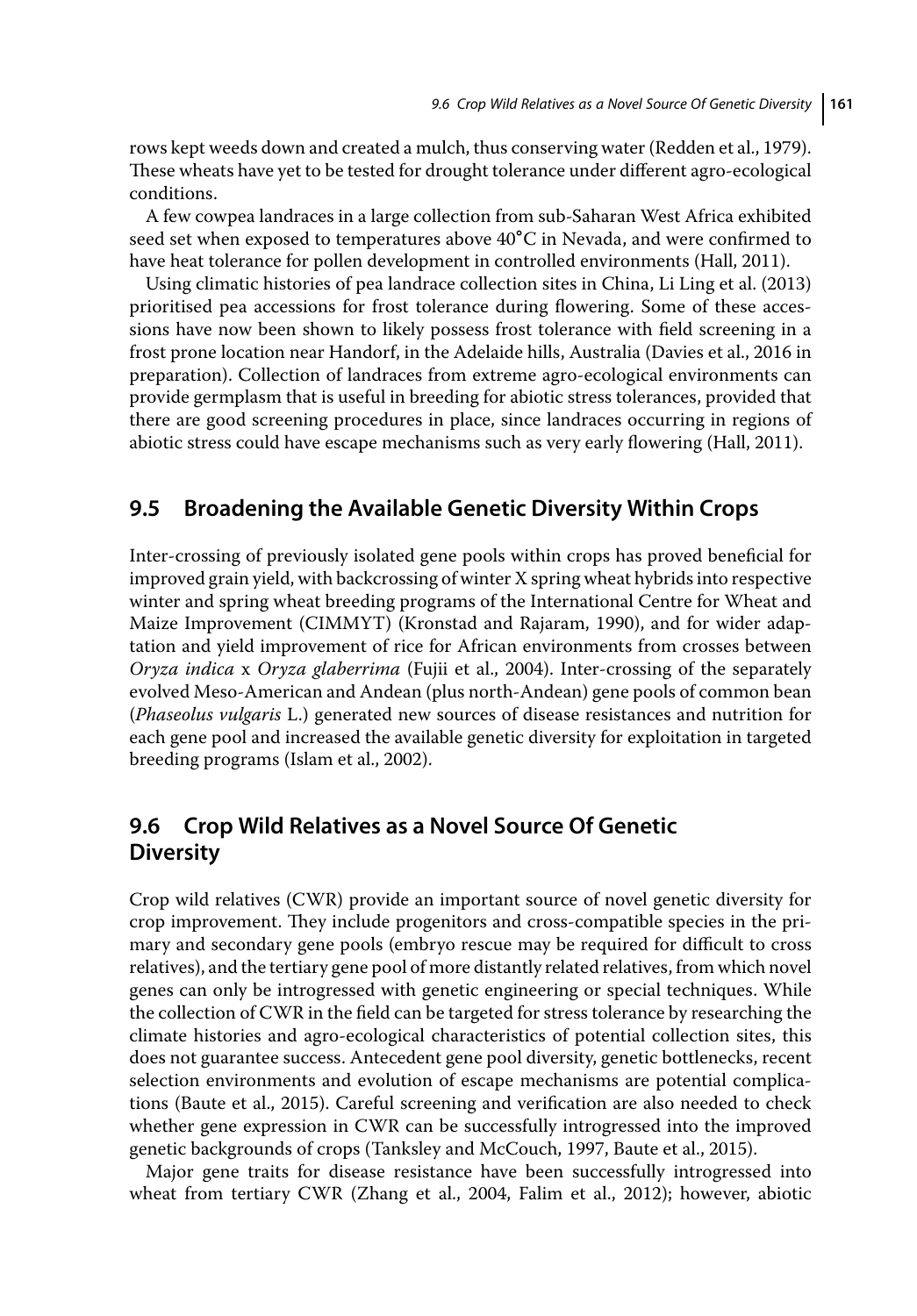stress tolerance expressions are often complex and controlled by QTLs which are more difficult to introgress, with expression also affected by the genetic background (Reynolds et al., 2009).

Yield improvements have been achieved in tomato (Iltis 1988, Tyack and Deppenwolf, 2015) and wheat (Ortiz et al., 2007) with CWR introgressions, and CWR contributed drought stress tolerance in synthetic wheats (Lage and Trethowan, 2008, Jones, Gosman Horsnell et al., 2013), though it may be necessary to break linkages with undesirable traits. In the CIMMYT wheat breeding program, synthetics, or reconstructed hexaploid wheats from *Triticum durum* X*Aegilops tauschii* crosses, have been widely used to select for resistances to diseases and insects, tolerance of drought, heat and salinity stresses, and for grain yield improvement (Ogbonnaya et al., 2008, Ortiz et al., 2007, Ortiz 2015).

The tetraploid *Brassica napus* (canola) with A and C genomes has been enhanced for both major genes and quantitative traits with introgressions from CWR and from diploid progenitor crops [*B. rapa* (A genome), and *B. oleracea* (C genome] and other tetraploid *Brassica* crops, and in *B. napus* resynthesised from the diploid progenitors (Salisbury and Barbetti, 2011). Major genes have been introgressed from CWR for disease and pest resistance traits, and for male sterility into rice, as well as quantitative traits for drought tolerance, grain yield and biomass, and there have been similar CWR contributions for improvement of durum wheat, maize, potato, chickpea and lentil (Porceddu and Damania, 2015).

#### ❦ ❦ **9.7 Genomics, Genetic Variation and Breeding for Tolerance of Abiotic Stresses**

Candidate genes for drought/heat adapted traits have been identified in the domestic gene pools of crops, for expression of osmotic adjustment, transpiration efficiency, photosynthetic resilience and levels of water soluble carbohydrates (Xue and McIntyre, 2011). However, the molecular bases of such trait expressions are often unknown, even with identification of many stress induced processes and factors, such as anti-oxidant enzymes, reactive oxygen species molecules (ROS), osmoprotectant protein stabilisers and heat shock chaperones. A stress associated trait may be linked to an expression change in another trait or yet to be identified biochemical process (Xue and McIntyre, 2011). In addition, acclimation of plants to stress may increase expressions of stress tolerance genes. Plants have evolved many regulatory loci for stress mediating genotypic interactions with the external environment, including photoperiod adaptation, changes in the mRNA levels of genes for removal of ROS, signaling proteins and proteins for post transcriptional regulation of RNA, and enzymes for key pathways of DREB, and abscisic acid syntheses (Xue and McIntyre., 2011, Weller et al., 2012).

The molecular bases of these processes are increasingly amenable to investigation with next generation sequencing (NGS), as well as more traditional approaches such as EST sequences in genome wide searches for phenotypic expressions. However, positional cloning of a gene/regulatory sequence associated with a phenotypic expression is not proof of causation (Langridge and Fleury, 2011).

NGS has an application in the discovery of single nucleotide polymorphisms, association mapping and markers for introgressions from wild relatives and from alien species (Varshney et al., 2009). Further advances to a third generation technology can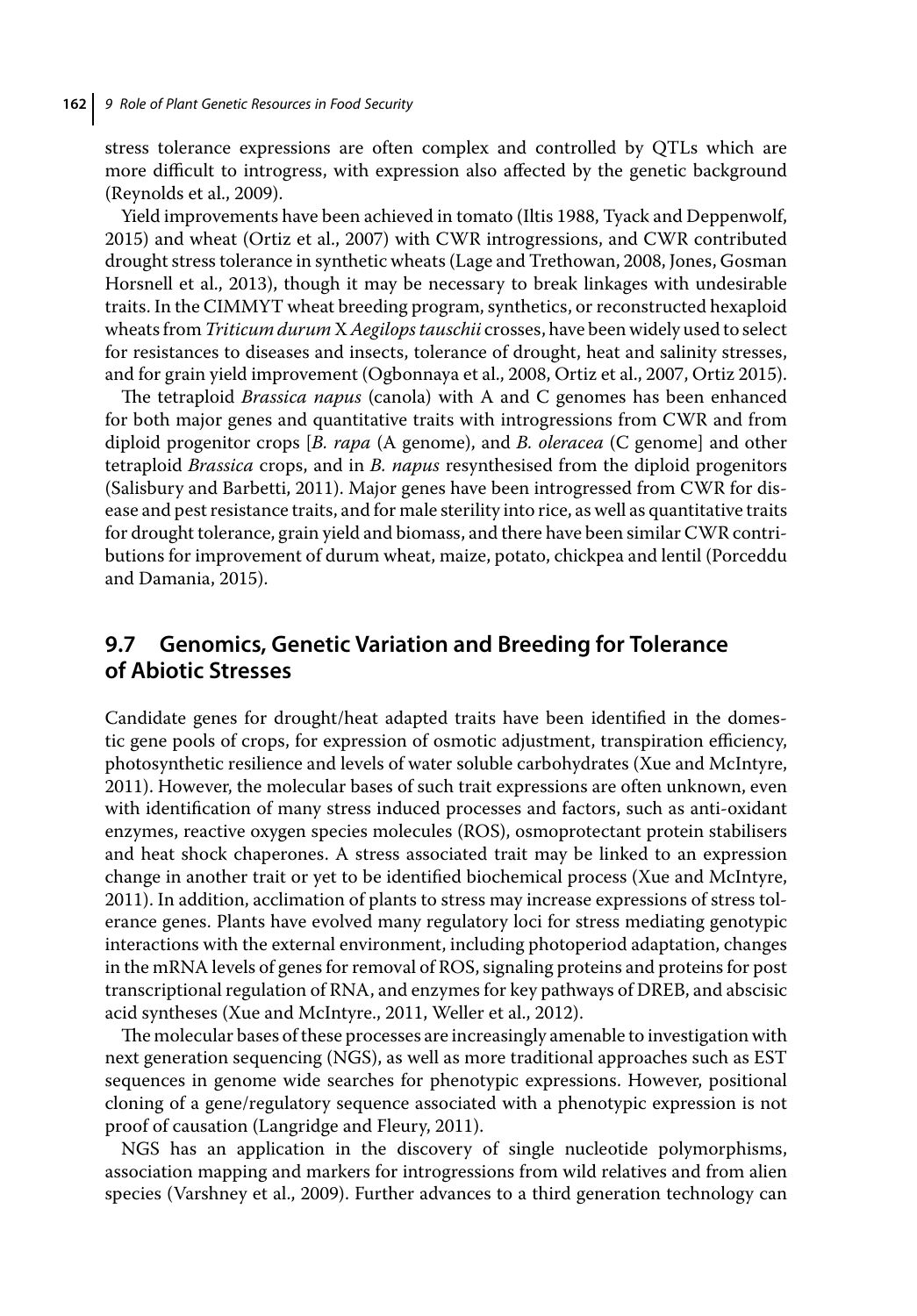be expected in the future, as well as analyses of allopolyploid genomes with homologous syntenies for enhancing both yield and nutritional traits (Xue and McIntyre, 2011, Walley and Moore, 2015).

For many crops novel genes for drought and for heat tolerance from CWR can be identified with molecular tools such as genome wide searches of comparative functional genomics, and analyses of known candidate genes (Upadhyaya et al., 2011). Although gene transcripts from CWR may differ widely from those for crops, CWR sequences are increasingly available with a high density of markers for crop progenitors, such as *Cicer reticulatum* for chickpea and *Aegilops tauschii* for bread wheat (Jhanwar et al., 2012, You et al., 2011). Such markers, in combination with physiological and biochemical knowledge of traits, can assist with NGS mapping of differentially expressed functional genes (Xue et al., 2008, Varshney et al., 2009). NGS enables germplasm collections to be screened for novel alleles from CWR (Langridge and Fleury, 2011).

Transgenic techniques expand options for sourcing novel traits; via inter-specific DNA transfer with agrobacterium infection, genome editing of targeted lesions, mutagenic 'Tilling' to introduce a single DNA base change mirroring CWR variation; screening of CWRs for sequenced polymorphisms and 'Ecotilling' comparison with a reference crop relative (Walley and Moore, 2015). Transfer of synthesised DNA into target organisms is also envisaged. These developments considerably widen the range of available genetic variation for improving the tolerances of crops to drought and heat stresses.

#### 0.0 Under utilized Cuestic **9.8 Under-utilised Species**

Crops with restricted regional distribution, and neglected species, could play an important role in the adjustment of agriculture to future climate change uncertainties in temperature and rainfall. Such species include a wide range of end-uses, food, beverages, oil, nutrition, aromatics, fibre and medicine, but have been little researched (Padulosi et al., 2011). Strategically, they provide a diversified agricultural portfolio with improved opportunities for agriculture to withstand climate change, through resilience of agroecosystems.

The west African Bambara groundnut (*Vigna subterranea*) is drought tolerant and adapted to harsh climates and marginal soils, but has unpredictable yield and a long cooking time (Padulosi et al., 2011). Similarly, various minor millets in southern India are drought resistant and have excellent nutrition. *Chenopodium pallidicaule*, known locally as kañiwa and having notable frost tolerance, is cultivated around Lake Titicaca, in Bolivia and Peru. Stress tolerant perennial species for food and nutrition with exceptional abiotic stress tolerances include tamarind, custard apple, neem, Indian gooseberry and the drought hardy trees of *Promopsis* spp. (Padulosi et al., 2011). These under-utilised species provide options for coping with the risks of climate change, and to anticipate possible shocks by adjusting planting dates and using crop mixtures. However, there is a conservation gap, with a general absence of under-utilised species conserved *in-situ* in national ecological reserves, or *ex-situ* in gene bank collections.

In temperate crop zones, dryland fruit trees (olive, almond, etc.) and several species found in forests such as *Argana spinosa*, *Crateagus*sp., *Zizyphus*sp. have the potential to be grown in dry areas using water saving irrigation and rain water harvesting techniques.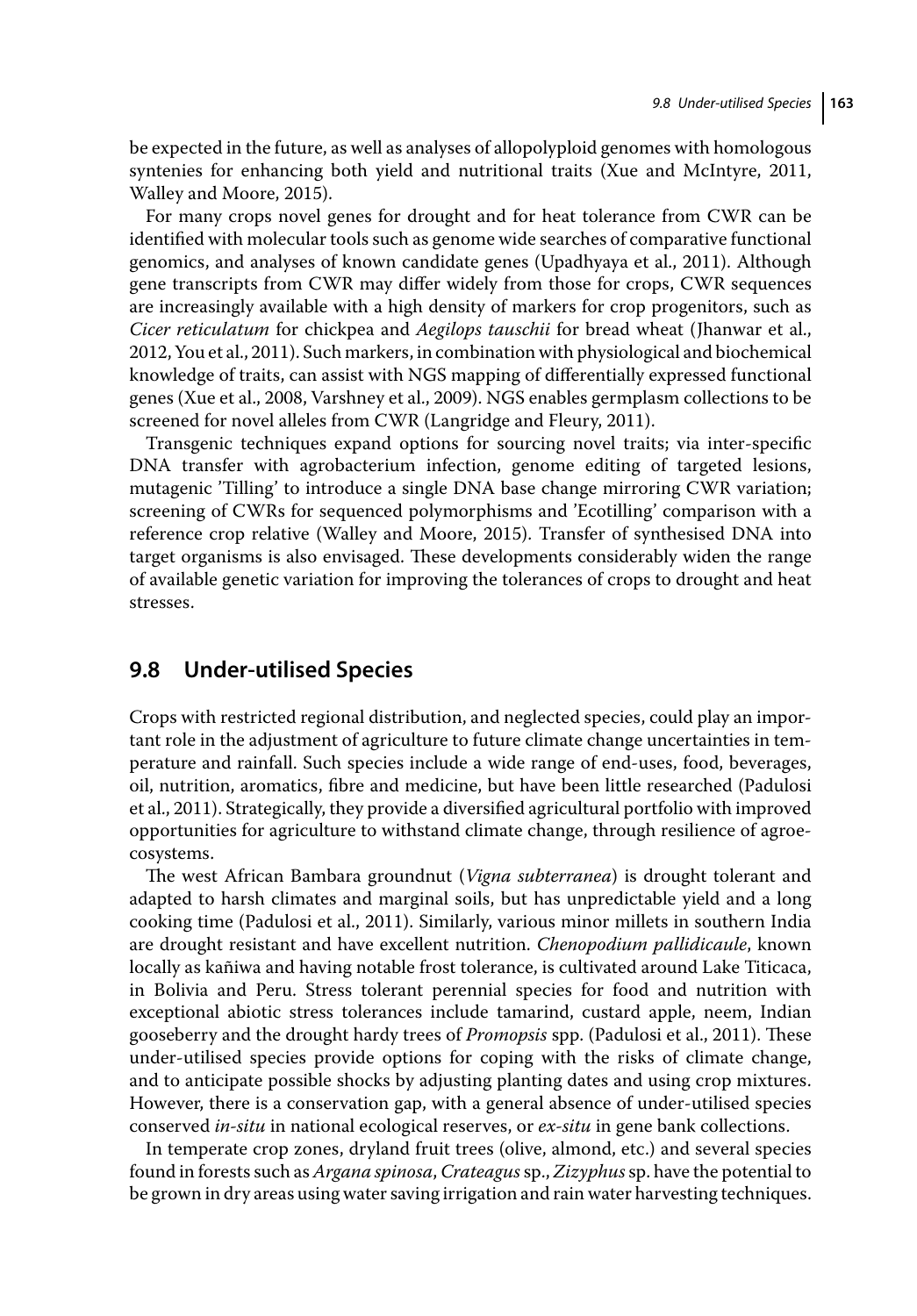Under-utilised species can provide new agricultural opportunities with climate change. Holubec et al. (2015) describe the recent domestication of honeysuckle berry (*Lonicera caerilea* L.) and other wild fruits in sub-arctic zones for their nutritional and medicinal value, with the transition to domestication proceeding stepwise from collection of genetic resources to cultivation and plant breeding. This is a case where global warming may assist the development of new crop options.

Agriculture may adjust to climate change in various ways; with agro-ecological farming systems, increased local crop diversity for food risk management, genetic engineering techniques with exploitation of CWR for genetic adaptation of major crops, and increased attention to under-utilised crops.

#### **9.9 Genetic Resources in the Low Rainfall Temperate Crop Zone**

The International Center for Agricultural Research in the Dry Areas (ICARDA) with a CGIAR mandate for agricultural development in the non-tropical drylands is playing a crucial role in conserving and using genetic resources of cereals, food legumes, temperate forages and range species. Its active collection contains around 150 000 accessions most of which are landraces, wild relatives and native species, collected mainly from the Vavilovian Centers of diversity in the Mediterranean, Fertile Crescent, Abyssinian and Central Asia regions (Table 9.1).

New collecting missions are organized annually based on the gap analysis using DIVA-GIS tool (www.diva-gis.org; Hijmans et al., 2005) to fill the geographic distribution gaps in the existing collections but also to target landraces and wild relative species for climate change adaptive traits such as drought, heat and salinity tolerance. Landraces, wild relatives and forage and range species with such traits are selected

| Crop                               | Number of accessions |
|------------------------------------|----------------------|
| Aegilops                           | 4282                 |
| Bread wheat                        | 14731                |
| Durum wheat                        | 19797                |
| Primitive wheat                    | 913                  |
| Wild Triticum                      | 1607                 |
| Barley                             | 29703                |
| Wild Hordeum                       | 2058                 |
| <b>Total cereals</b>               | 73091                |
| <b>Total food legumes</b>          | 31747                |
| Total forages and range<br>species | 43 209               |
| Total genebank holdings            | 148047               |

**Table 9.1** Total number of accessions held in-trust by ICARDA genebank (as of February 2015).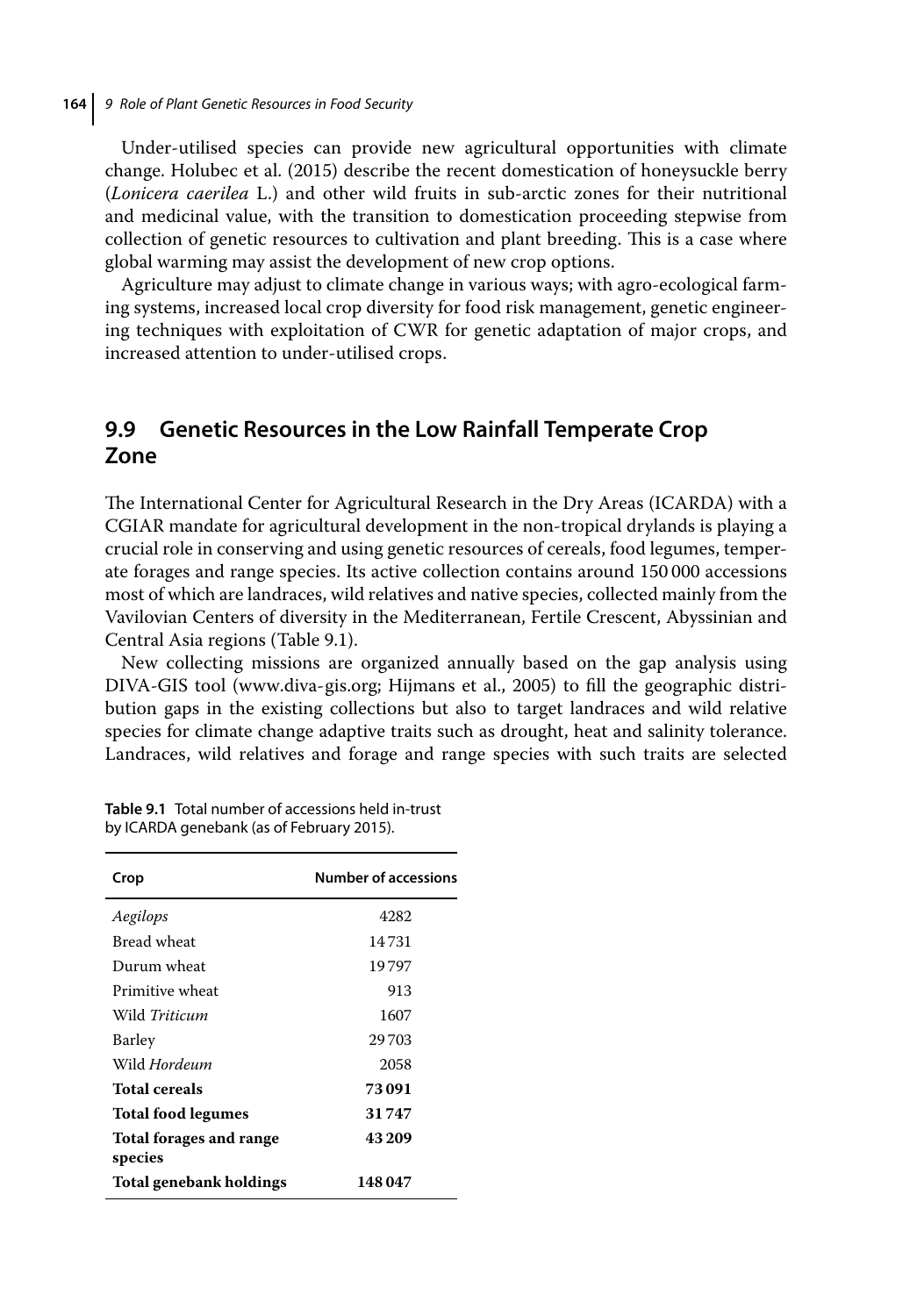using aridity index, soil salinity maps and information acquired during the missions either from national experts or through local knowledge of communities. In wheat, species such as *Aegilops kotchyii, Ae. searsii, Ae. vavilovii* could provide potential genes for drought and heat tolerance and *Ae. biconis* is known to have high salt tolerance.

The continuum between collecting, conserving and using is very important in developing new varieties with higher and stable yields and with better end-use quality. Therefore, mining genebanks holdings for useful traits is an important step towards efficient use of genetic resources. Focused Identification of Germplasm Strategy (FIGS), developed by ICARDA and its partners in Australia and the Vavilov Institute in Russia, presents an alternative to the random sub-setting and core collection efforts, enabling the identification of sought traits in manageable sized subsets constructed specifically for each trait (Street et al., 2008). FIGS approach uses the environmental information of the germplasm collection to develop algorithms correlating the environmental parameters with the traits of interest. This approach has shown its relevance in identifying useful traits in cereals and food legumes (El-Bouhssini et al., 2009, Endresen et al., 2011, Bari et al., 2012, Khazaei et al., 2013), and is now routinely used at ICARDA for rationalizing the distribution of accessions held in its genebank. The efficiency of FIGS approach in mining genetic resources is proven by identifying novel diversity for several stresses (Table 9.2), and is used to rationalize the distribution of accessions to allow partners to get subsets with higher frequencies to find sought traits.

by breeders. However, when genes are identified in wild relatives, an important The subsets are jointly evaluated with other researchers, and selected landraces and genetic stocks identified to have valuable genes are used as parental germplasm pre-breeding step is required which will introgress genes of interest into advanced breeding lines of crops without dragging along linked undesirable genes. The value of pre-breeding is shown in case of wheat through the widening of the genetic base of both bread and durum wheats using *Aegilops* and wild *Triticum* species. Bread wheat has benefited from the synthetic hexaploid wheat crosses and more than 35% of the elite breeding germplasm generated by CIMMYT and ICARDA include genes derived from *Aegilops tauschii (*Ogbonnaya et al., 2013). Durum wheat improvement at ICARDA has benefited from crosses with *Triticumturgidum* subsp. *dicoccoides* and other wild and primitive *Triticum* species for resistance to biotic and abiotic stresses and for quality

| Crop      | <b>Biotic and abiotic stress</b> | <b>References</b>                                                  |
|-----------|----------------------------------|--------------------------------------------------------------------|
| Wheat     | Russian wheat aphid              | El-Bouhssini et al., 2011                                          |
|           | Hessian fly                      | El-Bouhssini et al. 2014                                           |
|           | Sunn pest                        | El-Bouhssini et al. 2009                                           |
|           | Rusts                            | Bari et al., 2012;<br>Andressen et al., 2012;<br>Bari et al., 2014 |
| Faba bean | Drought                          | Khazaei et al., 2013                                               |

**Table 9.2** New sources of resistance/tolerance to major biotic and abiotic stresses identified using the Focused Identification of Germplasm Strategy (FIGS).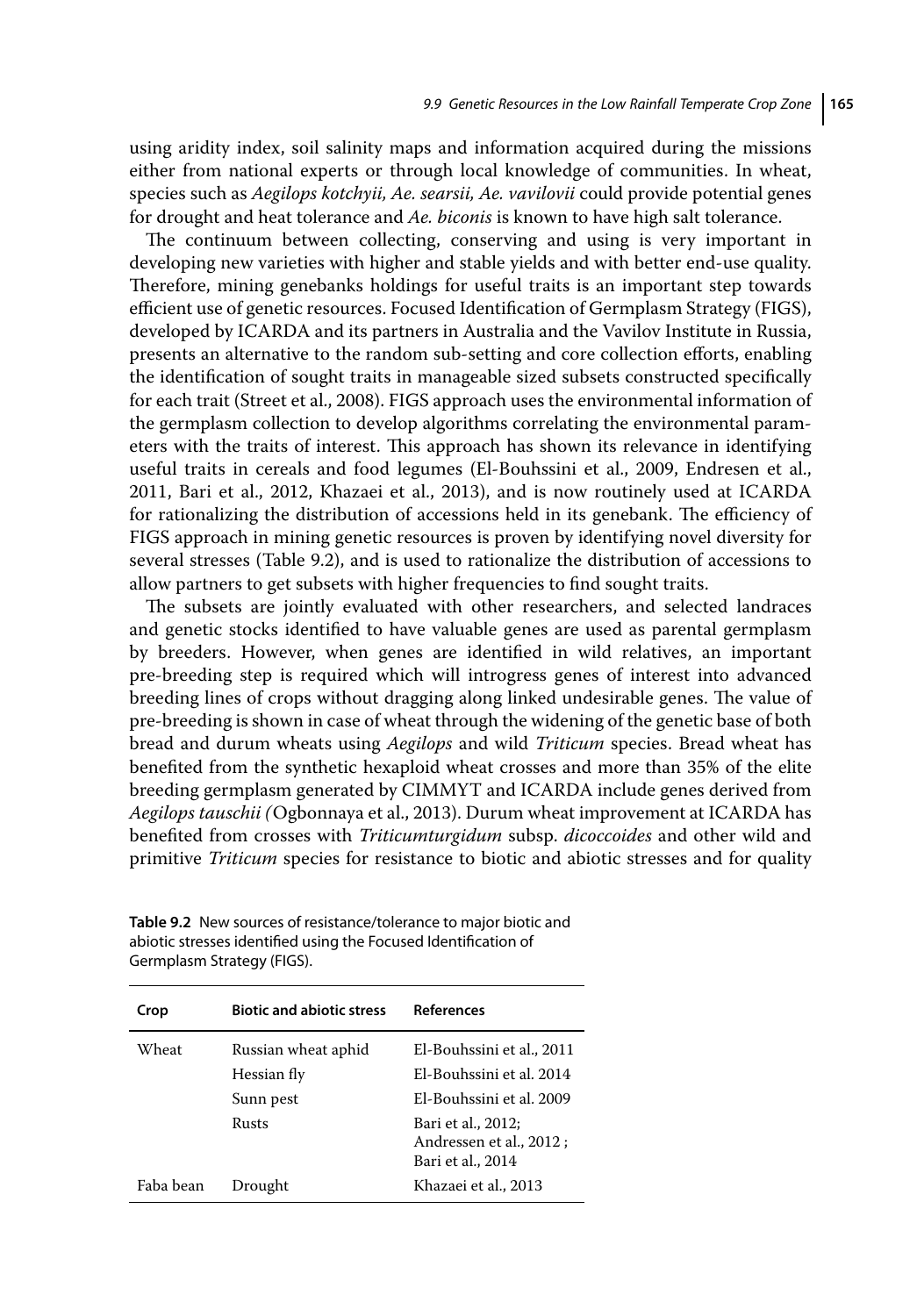attributes (Porceddu and Damania, 2015). Similarly, the wild progenitor of barley, *Hordeum vulgare* subsp. *spontaneum* could provide valuable traits to cultivated barley.

*Ex situ* conservation of genetic resources should be complemented with efforts to promote the *in situ*/on-farm conservation of landraces and wild relatives mainly in hot spot diversity areas or in areas where genes of climate adaptive traits could be found. This approach allows the dynamic conservation of a larger genetic base along with associated local knowledge (Maxted et al., 1997).

Efforts are undertaken jointly with CIMMYT to genotype all wheat genebank accessions to be able to use genotyping information to target novel allelic variation for various traits and to conduct association mapping.

#### **9.10 Forage and Range Species**

lands need to be promoted through community-based approaches using low-cost tech-Livestock play a major role in sustaining the livelihoods of local communities living under harsh conditions in Central and West Asia and North Africa region (CWANA) and in mitigating and adapting to climate change adversity. In dry areas, local breeds are predominant and their feeding is tightly linked to the availability of forages and access to rangelands. However, range species are subject to intensive overgrazing which has reduced their share in the livestock feeding calendars, calling for collective efforts to improve and better manage the rangelands through rehabilitation and restoration using drought and heat tolerant native species (Peacock et al., 2003). For most of these species and local livestock breeds, *in situ*/on-farm conservation and sustainable use of rangenological, institutional, value adding and alternative income options along with enabling policies.

#### **9.11 Genetic Resources in the Humid Tropics**

The International Institute for Tropical Agriculture (IITA) is a CGIAR Institute based in sub-Saharan Africa (SSA) and focusing on research for food security and poverty alleviation in that region(http://www.iita.org) as described in its refreshed strategy(IITA, 2012). It has breeding programs for maize, cowpea, soybean, cassava, yam and banana/plantain which have had significant impact on livelihoods in many countries across Africa. The Genetic Resources Center (GRC) of IITA is based at its headquarters in Ibadan, Nigeria and holds important international collections with a total of around 33 000 accessions (Table 9.3). These are predominantly of the staple crops that IITA breeds but in addition it has germplasm of a number of less widely grown crops, often described as 'orphan' or neglected and underutilised species, with considerable potential for a greater role in agriculture. Amongst these are African yam bean (*Sphenostylis stenocarpa*), Bambara groundnut (*Vigna subterranea*) and taro or cocoyam (*Colocasiaesculenta*).

The cowpea collection, with 15 000 accessions, is the largest of this species in the world with strong representation from SSA, particularly West Africa. Core and mini core collections have been developed in this crop and widely utilised (Mahalakshmi et al., 2007). This crop has several near relatives, which are potentially important sources of resistance to diseases and pests. The parasitic weed *Striga* is an important cause of yield losses of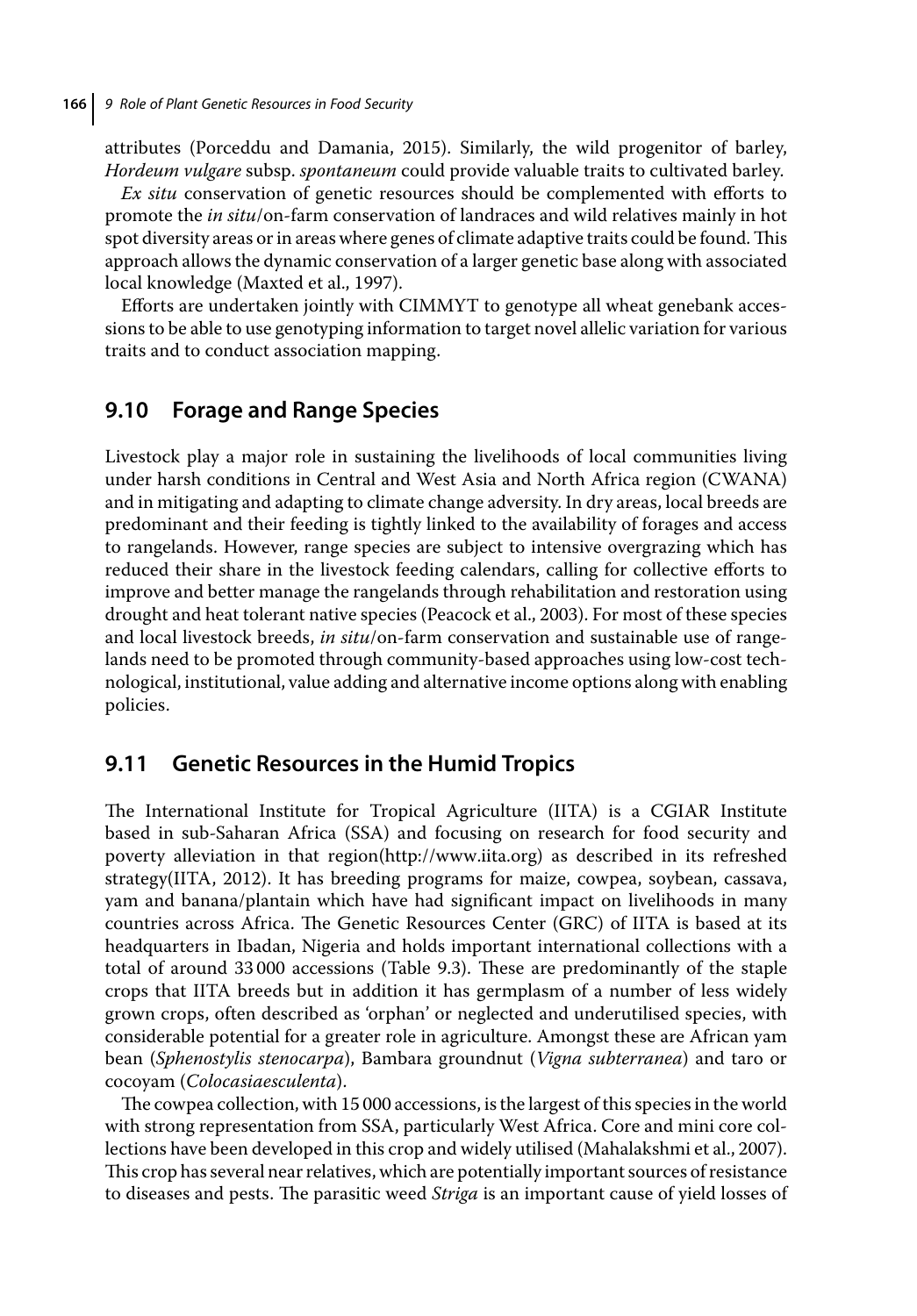| Resources Centre, IITA.                                            | <b>Number of accessions</b> |
|--------------------------------------------------------------------|-----------------------------|
| Cowpea (Vigna unguiculata L.)                                      | 15379                       |
| Soybean ( <i>Glycine max L. Merr</i> )                             | 4841                        |
| Cassava ( <i>Manihot esculenta</i> Crantz)                         | 3499                        |
| Yam ( <i>Dioscorea</i> spp.)                                       | 3156                        |
| Bambara groundnut ( <i>Vigna subterranea</i> L. Verdc)             | 1752                        |
| Maize (Zea mays L.)                                                | 1565                        |
| Miscellaneous legumes                                              | 558                         |
| Wild Vigna ( <i>Vigna</i> species L.)                              | 1543                        |
| Banana/plantain (Musa spp.)                                        | 546                         |
| African yam bean [ <i>Sphenostylis stenocarpa</i> (Hochst.) Harms] | 456                         |

**Table 9.3** Germplasm Accessions held at the Genetic.

cowpea in the Guinea savannah and Sudan savannah zones of West Africa (Tignegre et al., 2013). Resistance to this parasite has been observed in wild relatives but crossing barriers remain a challenge. Recent work at IITA has shown that landraces from the same geographical areas as resistant CWRs also show resistance but this requires further confirmation and utilisation in variety development.

Climate change predictions for SSA show that in many areas the challenges of drought and heat are likely to grow in the coming decades (Lobell et al., 2011).This is of particular concern in the savannah areas south of the Sahel, but the predicted changes in rainfall patterns mean that drought tolerance will also be an important trait in crops such as yam which are commonly grown in the humid forest zone further south. The drought tolerant maize for Africa (DTMA) project has developed new varieties of this crop for the low and mid altitudes of West Africa (Tambo and Abdoulaye, 2012).

> Cassava (*Manihot esculenta*) is a staple food across many parts of Africa. Breeding programs at IITA are developing varieties with increased yield, disease resistance and quality attributes including increased levels of beta-carotene (Boakye et al., 2013). Some studies have indicated that cassava may become even more important in parts of Africa in the future as climate change increases its relative advantage over other crops (Jarvis et al., 2012).

> Yams (*Dioscorea* spp.) are a multi-species crop with two predominant cultivated types *D. rotundata* and *D. alata* andsome close relatives. *D. rotundata* in particular is a very important crop in West Africa and yam breeding at IITA has utilised the more than 3300 accessions held by GRC. As with other crops, molecular methods are increasingly being applied to yams to characterise diversity, identify potential duplicates and associate genotypic differences in key traits.

> It seems likely that one effective approach to enhanced food security is to increase the role of crops that are currently underutilised or grown on relatively small areas and where research and breeding efforts have been very limited. This may be particularly the case when we consider the importance of nutritional security (diet quality, for instance mineral and vitamin intake) as well as calorific intake alone.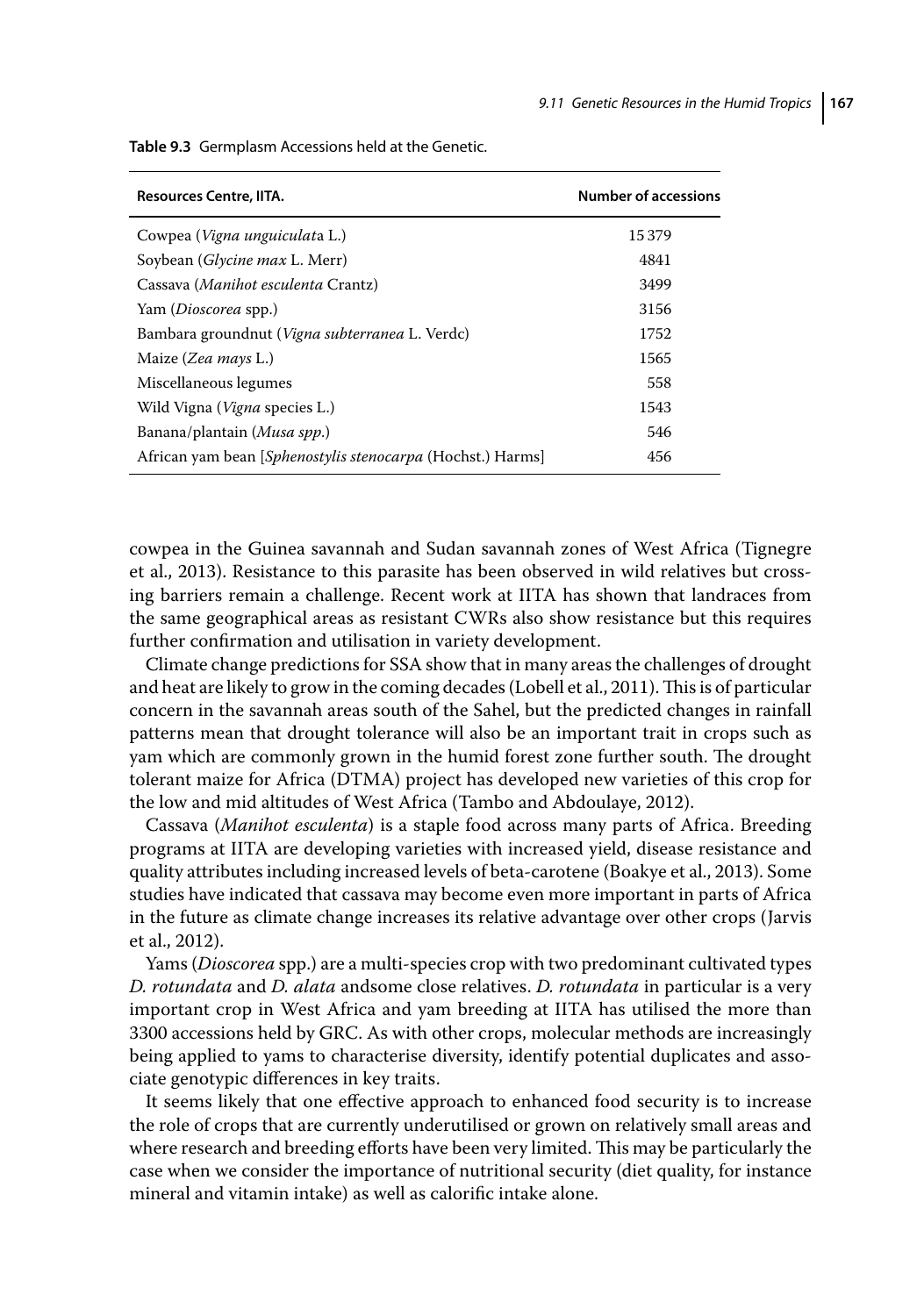#### 168 9 Role of Plant Genetic Resources in Food Security

A number of underutilised crops have significant potential, particularly within systems where their nitrogen fixation abilities can play a major role in enhancing soil fertility for other crops. For example, African yam bean is a leguminous crop which is considered to have considerable unrealised potential to contribute to food security in many parts of sub-Saharan Africa (Adewale et al., 2015). However, as with many 'orphan' crops there is a lack of good data about current production and usage. More studies have been carried out on Bambara groundnut and again this crop has considerable potential. Studies are underway to analyse the variation in drought tolerance between accessions of this crop, with collaboration between IITA and the Crops For the Future Research Centre (CFFRC) who have previously carried out a number of studies on the genetics and breeding of this crop (OluKolu et al., 2012).

#### **9.12 Genetic Resources in the Semi-arid Tropics and Representative Subsets**

❦ ❦ Svalbard global seed vault (SGSV), Norway for preservation under permafrost condi-ICRISAT genebank at Patancheru, India has the largest collections of chickpea, groundnut, pigeonpea, pearl millet, and sorghum and of six small millets, totalling 123 921 accessions from 144 countries (http://www.icrisat.org/gene-bank-home.htm; accessed on December 31, 2015). About 90% of these germplasm collections are preserved under long term storage (−20∘C) and 100% under medium term storage (4∘C and 20-30% RH) conditions. ICRISAT made a safety deposit of 108 352 germplasm accessions at the tions. About 96% of the total collection has been characterized for morpho-agronomic traits using prescribed descriptors, and 45% for seed nutritional traits (mostly oil and protein contents).

> Reduced subsets such as core (Frankel, 1984) and mini core (Upadhyaya and Ortiz, 2001) collections, selected on the basis of passport, characterization and evaluation data to represent the diversity of the entire collection, have been recognized as a gateway to enhance utilization of germplasm in plant breeding. Both core and/or mini core collections (Tables 9.4–9.5) and genotype-based reference sets (www.generationcp.org) have been formed for ICRISAT mandate crops. These representative sets are available to researchers globally after signing the Standard Material Transfer Agreement (http:// 10.3.1.36:8080/what-we-do/crops/SMTA.pdf) with ICRISAT. The concept and process of forming mini core collections (Upadhyaya et al., 2009a) has been recognized as 'International Public Goods'.

#### **9.13 Plant Phenomics**

Precise phenotyping is the key to finding gene(s) and its allelic variants, analyze their expression, and thereafter introduce agronomically beneficial alleles into new cultivars. Plant phenomics is a rapidly emerging area and comprises tools that offer a suit of new technologies to accelerate progress in understanding gene function and environmental responses. It will bridge the gap between genomics, plant function and agricultural traits and will enable breeders to develop improved germplasm or cultivars with specific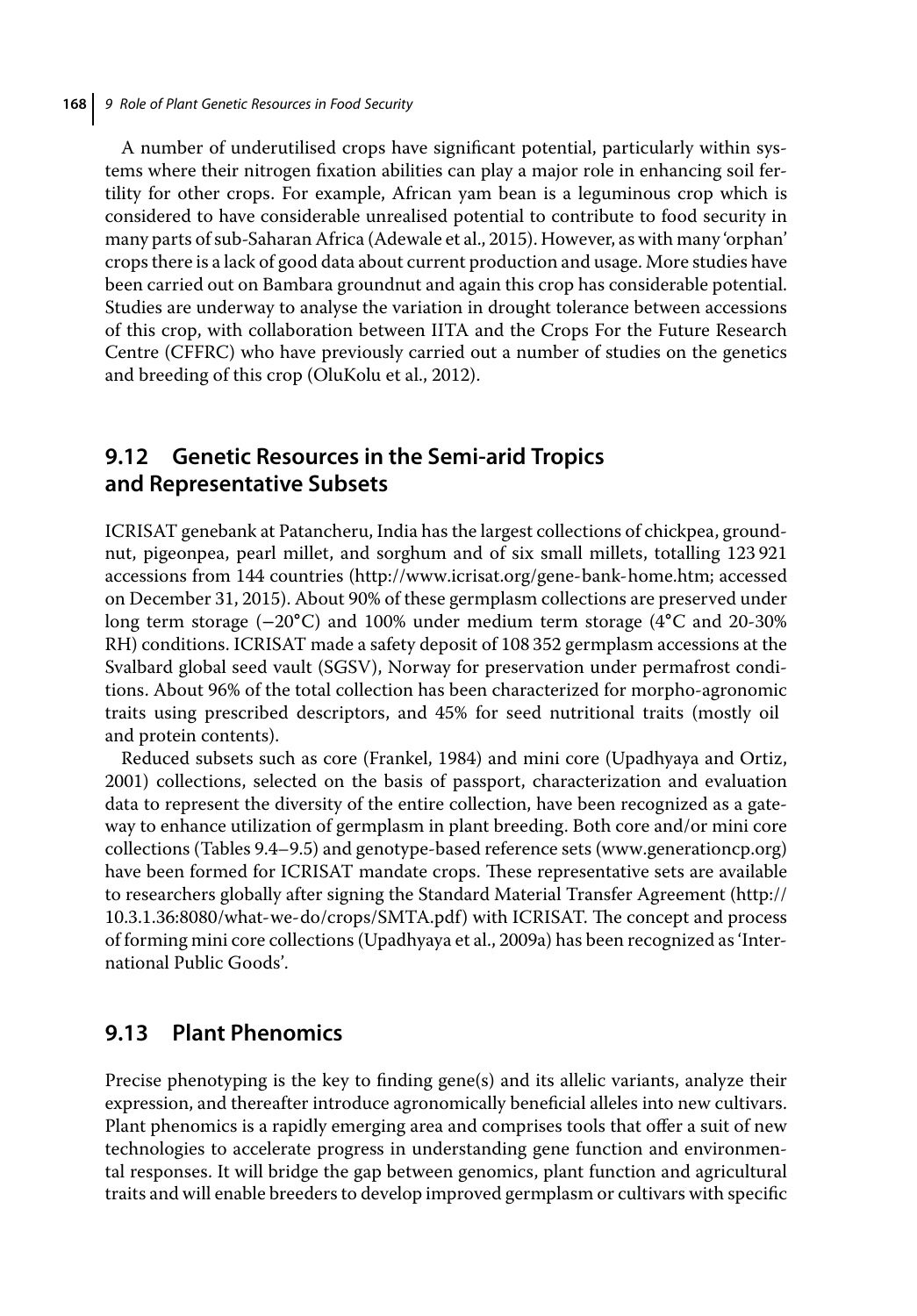| Crop            | <b>Accessions</b><br>used $(#)$ | <b>Traits used</b><br>(#) | <b>Core collection</b><br>accessions (#) | Reference               |
|-----------------|---------------------------------|---------------------------|------------------------------------------|-------------------------|
| Barnyard millet | 736                             | 21                        | 89                                       | Upadhyaya et al., 2014b |
| Chickpea        | 16991                           | 13                        | 1956                                     | Upadhyaya et al., 2001  |
| Finger millet   | 5940                            | 14                        | 622                                      | Upadhyaya et al., 2006a |
| Foxtail millet  | 1474                            | 23                        | 155                                      | Upadhyaya et al., 2008  |
| Groundnut       | 14310                           | 14                        | 1704                                     | Upadhyaya et al., 2003  |
| Kodo millet     | 656                             | 20                        | 75                                       | Upadhyaya et al., 2014b |
|                 |                                 |                           |                                          | Upadhyaya et al., 2014b |
| Little millet   | 460                             | 20                        | 56                                       |                         |
| Pearl millet    | 20844                           | 22                        | 2094                                     | Upadhyaya et al., 2009b |
| Pigeonpea       | 12153                           | 14                        | 1290                                     | Reddy et al., 2005      |
| Proso millet    | 833                             | 20                        | 106                                      | Upadhyaya et al., 2011c |
| Sorghum         | 22474                           | 21                        | 2247                                     | Grenier et al., 2001    |

**Table 9.4** Core collections in ICRISAT mandate crops and small millets.

**Table 9.5** Mini core collections of ICRISAT mandate crops and small millets.

| Crop           | <b>Entire</b><br>collection (#) | Mini core<br>collection<br>accession (#) | % of entire<br>collection | <b>Traits</b><br>used $(\#)$ | Reference                 |
|----------------|---------------------------------|------------------------------------------|---------------------------|------------------------------|---------------------------|
| Chickpea       | 16991                           | 211                                      | 1.24                      | 16                           | Upadhyaya and Ortiz, 2001 |
| Finger millet  | 5940                            | 80                                       | 1.34                      | 18                           | Upadhyaya et al., 2010    |
| Foxtail millet | 1474                            | 35                                       | 2.37                      | 21                           | Upadhyaya et al., 2011b   |
| Groundnut      | 14310                           | 184                                      | 1.28                      | 34                           | Upadhyaya et al., 2002    |
| Pearl millet   | 20844                           | 238                                      | 1.14                      | 12                           | Upadhyaya et al., 2011d   |
| Pigeonpea      | 12153                           | 146                                      | 1.2                       | 16                           | Upadhyaya et al., 2006b   |
| Sorghum        | 22473                           | 242                                      | 1.08                      | 21                           | Upadhyaya et al., 2009c   |

attributes (Furbank and Tester, 2011; Cabrera-Bosquet et al., 2012). Phenomics include both forward and reverse approaches. The former uses phenotyping tools to screen germplasm for valuable traits, while the latter dissects traits to discover their mechanistic understanding and allow exploitation of this mechanism to enhance the trait value into new germplasm. To date, a number of automatic-high throughput plant growth and phenotyping platforms have been established to study, for example, root system architecture, assess biomass production and partitioning, diagnose and quantify plant responses to stresses, predict quality attributes of the produce, and provide images of plant phenotypes with low-cost 3D systems (Cobb et al., 2013; Fiorani and Schurr, 2013; Araus and Cairns, 2014; Paulus et al., 2014). ICRISAT has established an imaging platform, called LeasyScan, combined with lysimetric capacity to assess canopy traits affecting water use (Vadez et al., 2015). This platform has the potential to phenotype for traits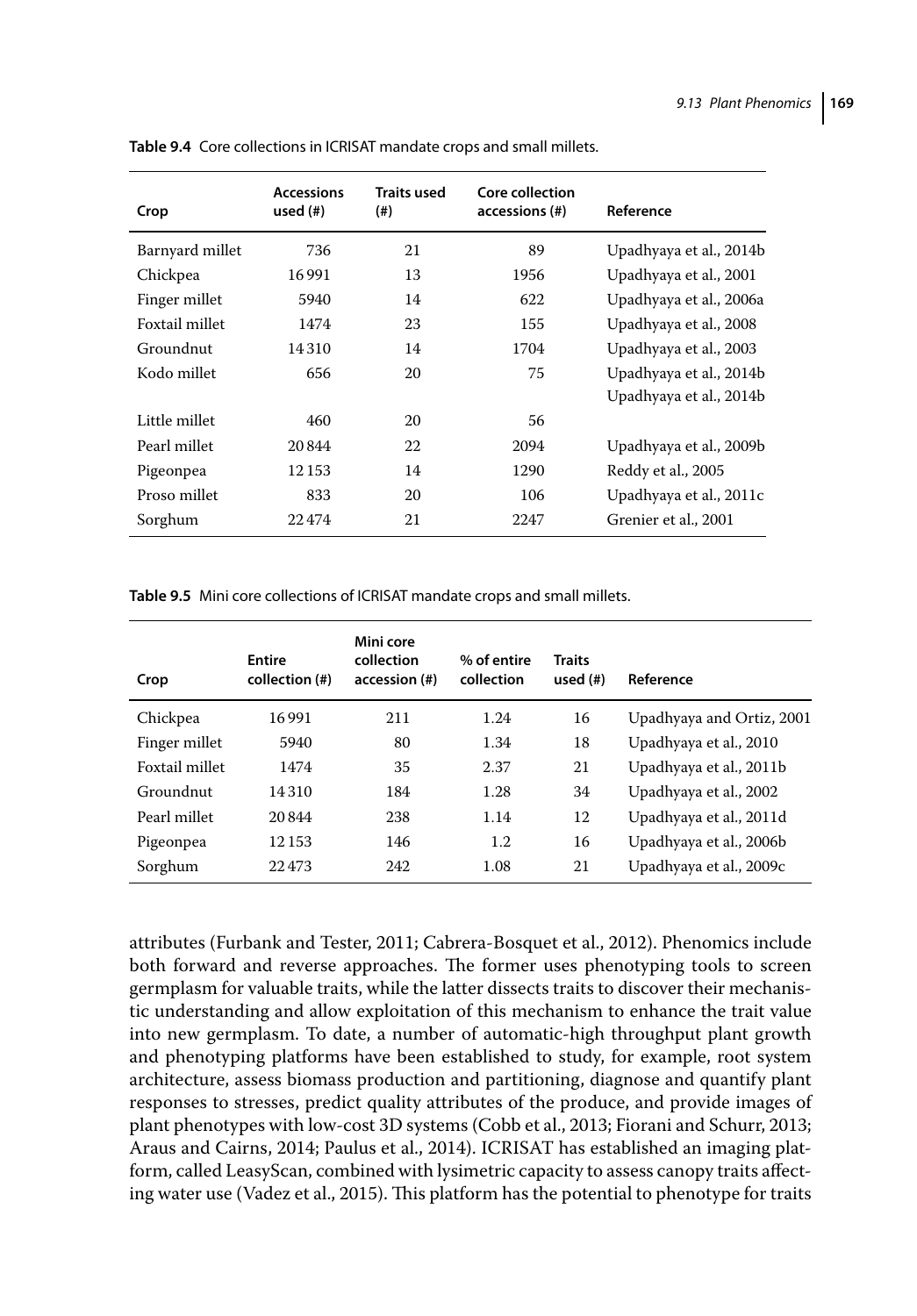#### 170 9 Role of Plant Genetic Resources in Food Security

controlling plant water use at a high rate and precision and creates an opportunity to harness their genetics for breeding of improved cultivars. Combined with crop simulation modelling, the deciphering of trait variation can potentially allow testing the effect of altering genetic traits on plant performance across time and geographical scale.

#### **9.14 Discovering Climate Resilient Germplasm Using Representative Subsets**

#### **9.14.1 Multiple Stress Tolerances**

The multi-trait germplasm identified both in chickpea and groundnut on average pro-A systematic evaluation of mini core collections has generated a number of germplasm lines resistant to abiotic and/or biotic stresses (Tables 9.6–9.7). A few of these lines also showed resistance to more than one stress, for example, accessions with multiple resistance traits in chickpea were ICC 6874 and ICC 14 402 (drought, salinity, heat, fusarium wilt, legume pod borer), ICC 12 155 (drought, salinity, heat, fusarium wilt, botrytis gray mould), ICC 335 (drought, salinity, fusarium wilt, herbicide), ICC 6279 (salinity, fusarium wilt, botrytis gray mould), and ICC 2580 (drought, salinity, herbicide) (Upadhyaya et al., 2013), while in groundnut, multi-trait accessions were ICG 12 625 (drought, low temperature, late leaf spot (LLS), aflatoxin, bacterial wilt), ICG 1668 (heat, LLS, peanut bud necrosis disease, bacterial wilt), ICG 2925 (heat, LLS, rust), ICG 8285 (drought, heat, salinity), and ICG 11 426 (early leaf spot, LLS and rust) (Upadhyaya et al., 2014a). duced 1.5 to 2.0 t ha<sup>-1</sup> pod/seed yield.

#### **9.14.2 Drought Tolerance**

Conservative water use (less use during the vegetative growth stage could keep more soil water available during reproductive growth) (Zaman-Allah et al., 2011; Vadez et al., 2013) plus drought avoidance root traits (Kashiwagi et al., 2015; Purushothaman et al., 2013) are associated with improved grain yield of chickpea under drought stressed environments. Canopy temperature depression in chickpea measured at 62 days after sowing is positively associated with grain yield and biomass. A cooler canopy temperature at mid reproductive stage can thus be used as selection criterion for drought tolerance as it ensures greater grain yield in drought-stressed environments (Purushothaman et al., 2015). Increased water use efficiency (WUE) in groundnut confers adaptive advantage under abiotic stress conditions. Specific leaf area (SLA) and SPAD chlorophyll meter reading (SCMR) have been suggested as surrogate traits for selecting for high WUE in groundnut (Nageswara et al., 2001), although their relevance has been questioned (Vadez et al., ICRISAT, pers. commun.).

Access to water from the soil at key physiological stages is important for adaptation to drought. When assessing differences in water uptake under terminal drought stress, Vadez et al. (2013) found that drought sensitive pearl millet yielded 30-100% lower than that of tolerant lines under water stress. More importantly, they found that total volume of water extracted by tolerant and sensitive genotypes were similar under water stress; however, tolerant genotypes extracted less water prior to anthesis, and more water after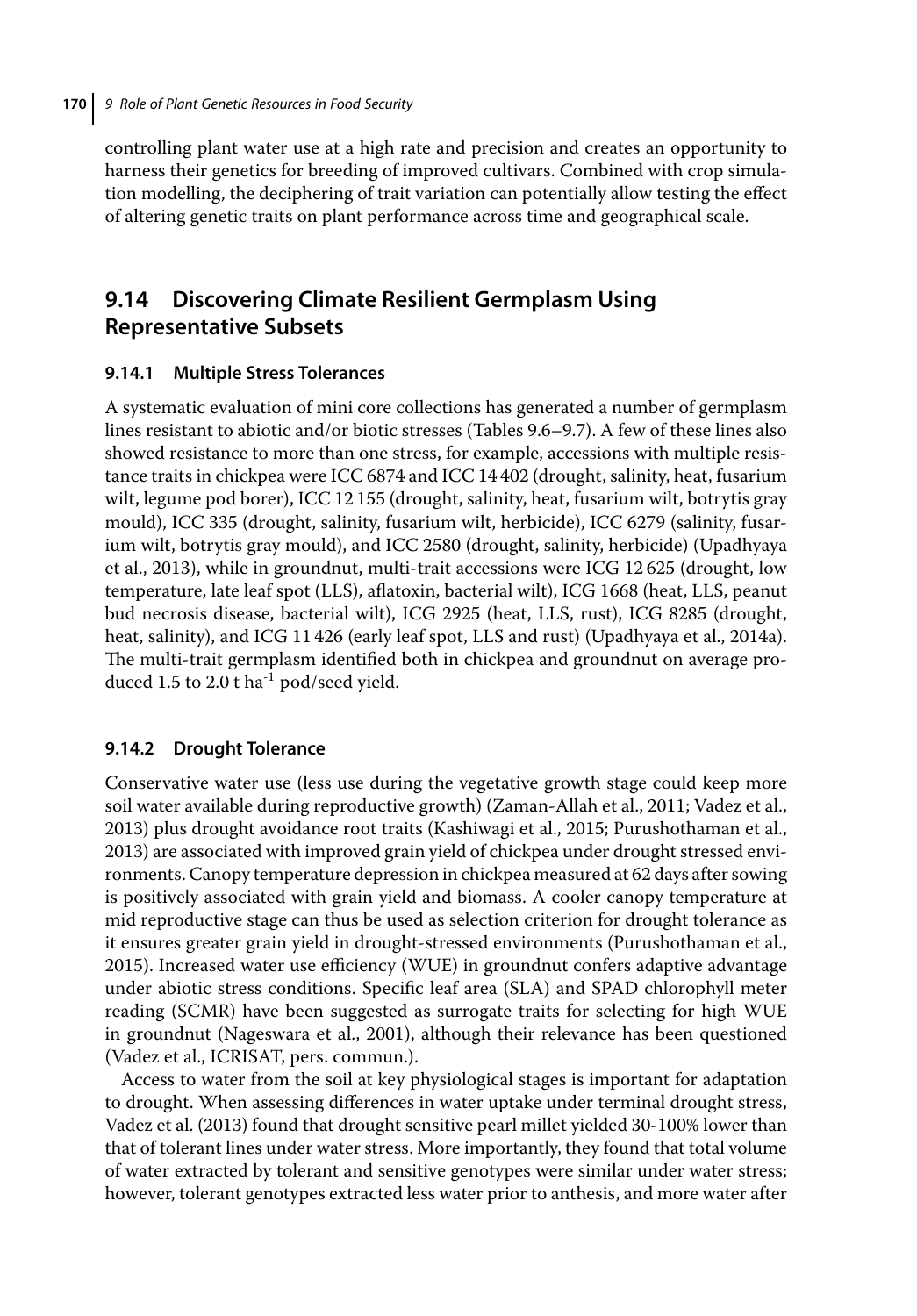| <b>Stress</b>         | Abiotic stress resistant germplasm                                                                                                                                                                                                                                          | Reference                                 |
|-----------------------|-----------------------------------------------------------------------------------------------------------------------------------------------------------------------------------------------------------------------------------------------------------------------------|-------------------------------------------|
| Chickpea              |                                                                                                                                                                                                                                                                             |                                           |
| Drought               | ICC# 283, 456, 637, 708, 867, 1205, 1422, 1431,<br>1882, 2263, 2580, 3325, 4495, 4593, 4872, 5337,<br>5613, 5878, 6874, 7272, 7323, 7441, 8261, 8950,<br>10 399, 10 945, 11 121, 11 944, 12 155, 12 947,<br>13 124, 14 402, 14 778, 14 799, 14 815, 15 868,<br>16524, 16796 | Reviewed in<br>Upadhyaya et al.,<br>2013  |
|                       | <b>ICC 751</b>                                                                                                                                                                                                                                                              | Kashiwagi et al.,<br>2013                 |
| Salinity              | ICC# 283, 456, 708, 867, 1431, 2263, 2580,<br>3325, 4495, 4593, 4872, 5613, 5878, 6279, 6874,<br>7272, 7441, 8261, 9942, 10 399, 10 945, 11 121,<br>11 944, 12 155, 13 124, 14 402, 14 778, 14 799,<br>15 868, 16 524, 16 796                                               | Reviewed in<br>Upadhyaya et al.,<br>2013  |
| Heat                  | ICC# 283, 456, 637, 708, 1205, 1882, 2263,<br>4495, 5613, 5878, 6874, 7441, 10945, 11121,<br>11 944, 12 155, 13 124, 14 402, 14 778, 14 799,<br>14815, 15868                                                                                                                |                                           |
| Chilling stress       | Reproductive stage: ICC 16348 and ICC 16349                                                                                                                                                                                                                                 | Kumar et al., 2011                        |
| Groundnut             |                                                                                                                                                                                                                                                                             |                                           |
| Drought               | ICG# 434, 442, 862, 1274, 2106, 2511, 3053,<br>3584, 3673, 5475, 5663, 6646, 8285, 8567,<br>10 554, 11 088, 11 855, 12 625, 14 475                                                                                                                                          | Reviewed in<br>Upadhyaya et al.,<br>2014a |
| Salinity              | ICG# 4729, 5236, 862, 1668, 2925, 8285, 11 219,<br>12879, 15042                                                                                                                                                                                                             |                                           |
| Salinity              | ICG# 442, 862, 2106, 8285, 9842, 11855                                                                                                                                                                                                                                      |                                           |
| Low temperature       | ICG# 1274, 5475, 5609, 10554, 11088, 12625                                                                                                                                                                                                                                  |                                           |
| P deficiency          | ICG# 442, 3584, 3673, 5609, 5663, 9842, 14475                                                                                                                                                                                                                               |                                           |
| Pigeonpea             |                                                                                                                                                                                                                                                                             |                                           |
| Water logging         | ICP# 1279, 4575, 5142, 6370, 6971, 6992, 7057,<br>7148, 7375, 7426, 8012, 8255, 10228, 10397,<br>11 320, 11 477, 12 515, 13 571 13 577, 14 294,<br>14 444, 14 900, 14 903, 16 309                                                                                           | Krishnamurthy<br>et al., 2012             |
| <b>Finger millet</b>  |                                                                                                                                                                                                                                                                             |                                           |
| Salinity              | IE# 518, 2034, 2217, 2790, 2872, 3045, 3077,<br>3391, 3470, 3973, 4073, 4329, 4671, 4673, 4757,<br>4789, 4795, 4797, 5066, 6154, 6165, 6326                                                                                                                                 | Krishnamurthy<br>et al., 2014a            |
| <b>Foxtail millet</b> |                                                                                                                                                                                                                                                                             |                                           |
| Salinity              | Ise# 96, 254, 388, 480, 869, 969, 995, 1629,<br>1851, 1888                                                                                                                                                                                                                  | Krishnamurthy<br>et al., 2014b            |

**Table 9.6** Sources of resistance to abiotic stress reported using mini core collections in chickpea, pigeonpea, groundnut, finger millet and foxtail millet.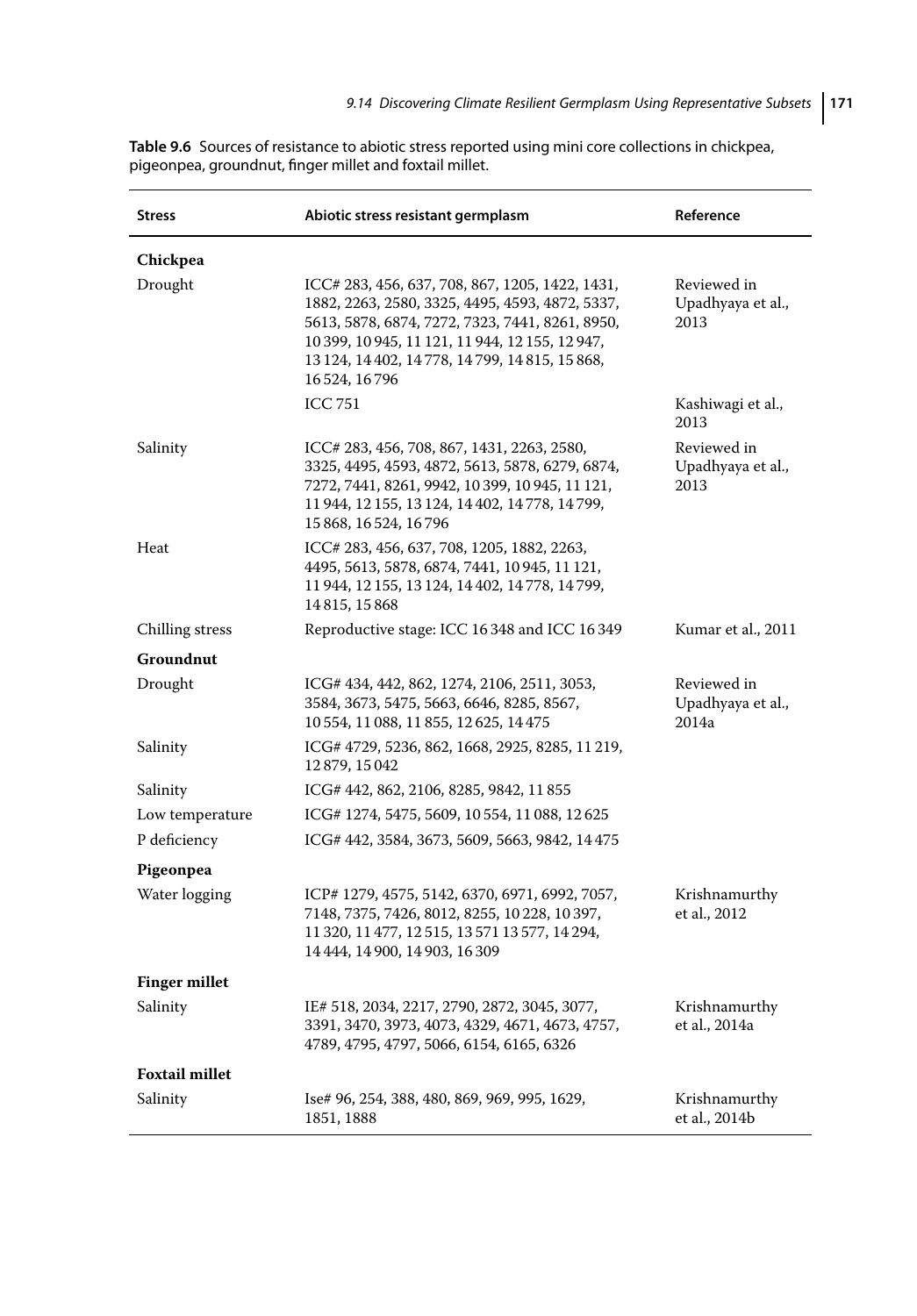| <b>Stress</b>                     | Biotic stress resistant germplasm                                                                                                                                                                                                | Reference                                 |
|-----------------------------------|----------------------------------------------------------------------------------------------------------------------------------------------------------------------------------------------------------------------------------|-------------------------------------------|
| Chickpea                          |                                                                                                                                                                                                                                  |                                           |
| Fusarium wilt                     | ICC# 1710, 1915, 2242, 2277, 2990, 3325, 4533, 5135,<br>6279, 6874, 7184, 7554, 7819, 9848, 12028, 12037, 12155,<br>13 219, 13 441, 13 599, 13 816, 14 199, 14 402, 14 831,<br>15 606, 15 610                                    | Reviewed in<br>Upadhyaya et al.,<br>2013  |
| Dry root rot                      | ICC# 1710, 2242, 2277, 11764, 12328, 13441                                                                                                                                                                                       |                                           |
| Ascochyta<br>blight               | ICC# 1915, 7184, 11 284                                                                                                                                                                                                          |                                           |
| Botrytis gray<br>mold             | ICC# 2990, 4533, 6279, 7554, 7819, 9848, 11 284, 11 764,<br>12028, 12037, 12155, 12328, 13219, 13599, 13816,<br>14 199, 15 406, 15 606, 15 610                                                                                   |                                           |
| Legume pod<br>borer               | ICC# 3325, 5135, 6874, 14 402, 14 831, 15 406, 15 606                                                                                                                                                                            |                                           |
| Herbicide                         | ICC# 2242, 2580, 3325                                                                                                                                                                                                            |                                           |
| Groundnut                         |                                                                                                                                                                                                                                  |                                           |
| Early leaf spot                   | ICG# 2857, 6022, 6402, 11426                                                                                                                                                                                                     | Reviewed in<br>Upadhyaya et al.,<br>2014a |
| Late leaf spot                    | ICG#76, 532, 1668, 2857, 2925, 4156, 4412, 6402, 6993,<br>7243, 8760, 9037, 9777, 9842, 9961, 4684, 6022, 11 109,<br>12 000, 11 426, 12 276, 12 625, 12 672, 12 697, 13 787,<br>15 1 9 0                                         |                                           |
| Rust                              | ICG#76, 532, 2381, 2857, 2925, 4412, 6993, 7243, 8760,<br>9037, 9842, 9961, 9777, 11 109, 11 426, 12 000, 12 697,<br>13 099, 13 787, 14 008                                                                                      |                                           |
| Aspergillus<br>flavus             | ICG#76, 2381, 4156, 6402, 8760, 12625, 12697, 13787                                                                                                                                                                              |                                           |
| Peanut bud<br>necrosis<br>disease | ICG#76, 1668, 4412, 4684, 11 109, 12 000, 12 672, 13 099,<br>14 008, 14 482, 15 190,                                                                                                                                             |                                           |
| Bacterial wilt                    | ICG#76, 1668, 12625                                                                                                                                                                                                              |                                           |
| Pigeonpea                         |                                                                                                                                                                                                                                  |                                           |
| Fusarium wilt                     | ICP# 6739, 8860, 11015, 13304, 14638, 14819                                                                                                                                                                                      | Sharma et al.,<br>2012a                   |
| Sterility mosaic                  | ICP# 3576, 6739, 6845, 7869, 8152, 8860, 9045, 11015,<br>11 059, 11 230, 11 281, 11 320, 11 321, 11 823, 11 910,<br>12 410, 13 167, 13 304, 13 579, 13 633, 14 819, 14 976,<br>15 049, 15 185                                    |                                           |
| Pearl millet                      |                                                                                                                                                                                                                                  |                                           |
| Blast                             | IP#7846, 11036, 21187 resistant to four pathotypes, with<br>32 accessions having resistance to at least one pathotypes                                                                                                           | Sharma et al.,<br>2013                    |
| Downy mildew                      | A number of accessions resistant to individual pathotypes<br>(Sg 384, Sg 409, Sg 445, Sg 457, Sg 510, Sg 519, Sg 526,<br>and Sg 542), while IP# 9645, 11 943, 14 537, 14 542,<br>14 599, and 21 438 to multiple-pathotypes (6-7) | Sharma et al.,<br>2015                    |

**Table 9.7** Sources of resistance to biotic stress reported using mini core collections in chickpea, groundnut, pigeonpea, pearl millet, sorghum, finger millet and foxtail millet mini core collection.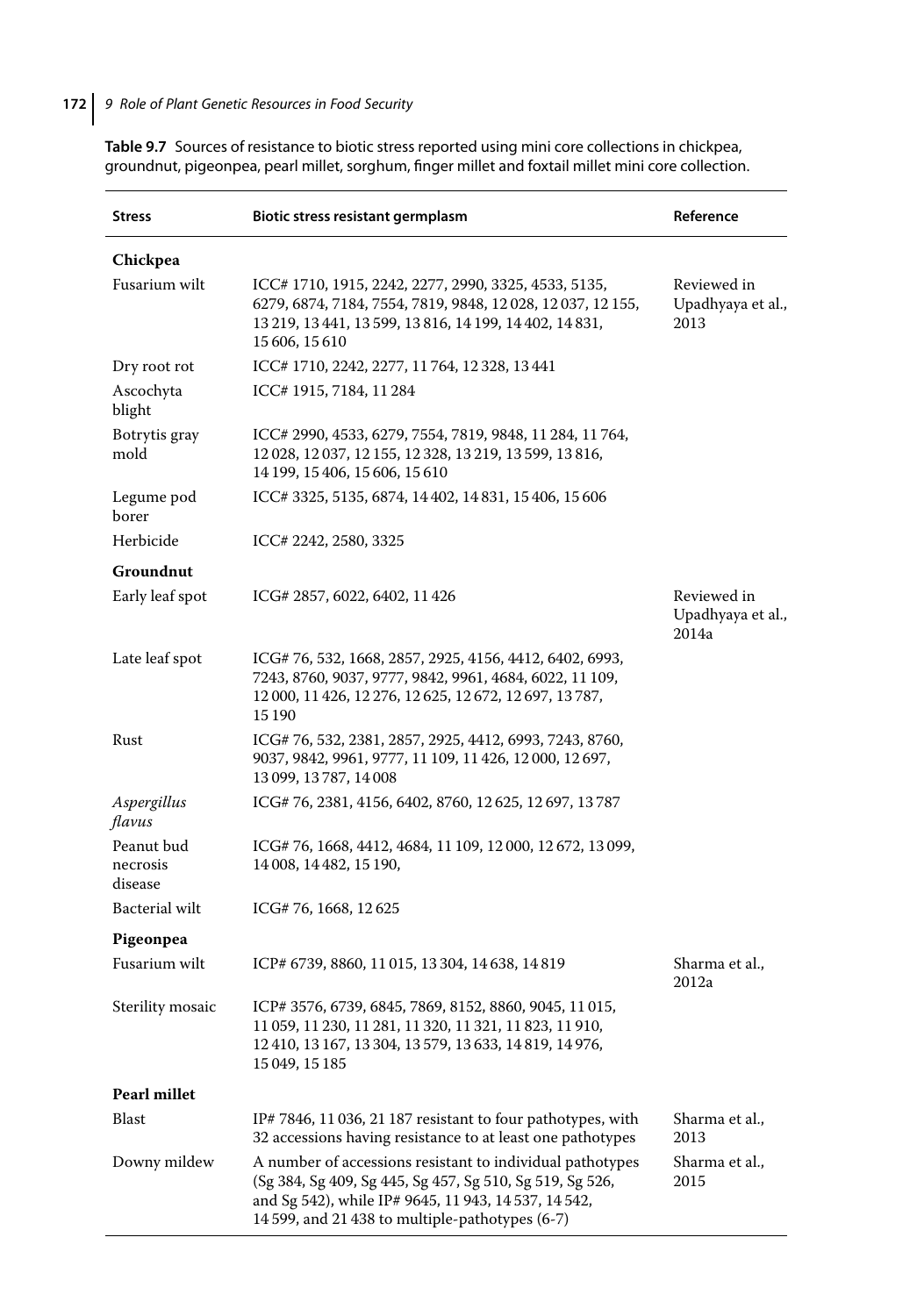| <b>Stress</b>                           | Biotic stress resistant germplasm                                                                                                                                                                                                            | Reference                  |
|-----------------------------------------|----------------------------------------------------------------------------------------------------------------------------------------------------------------------------------------------------------------------------------------------|----------------------------|
| Sorghum                                 |                                                                                                                                                                                                                                              |                            |
| Anthracnose,<br>leaf blight and<br>rust | 13 accessions resistant to anthracnose, 27 to leaf blight<br>and six to rust; with IS 473, 23 521, 23 684 being<br>resistance to all three diseases                                                                                          | Sharma et al.,<br>2012b    |
| Grain mold                              | Fifty accessions resistant to downy mildew with disease<br>incidence <10%, including IS 12706, 26701, 29241,<br>29 269, 29 314, and 29 335 combining resistance and good<br>agronomic traits                                                 | Sharma et al.,<br>2010     |
| Downy mildew                            | IS# 23 992, 27 697, 28 449, 28 747, 30 400, and 31 714<br>(disease incidence $\langle 10\% \rangle$ ; IS# 23 992 having resistant to<br>downy mildew and grain mold                                                                          |                            |
| <b>Finger millet</b>                    |                                                                                                                                                                                                                                              |                            |
| Blast                                   | Fifty-eight accessions resistant to both neck and panicle<br>blast, correlation between neck and panicle blast 0.92; IE#<br>1022, 2821, 2872, 4121, 4491, 4570, 5066, 5091, and 5537<br>being agronomically and nutritionally superior lines | Kiran Babu<br>et al., 2013 |
| <b>Foxtail millet</b>                   |                                                                                                                                                                                                                                              |                            |
| Blast                                   | Sixteen accessions resistant to blast, with ISe 1181 and<br>1547 being resistant to leaf, sheath, neck, and panicle<br>blast against four isolates                                                                                           | Sharma et al.,<br>2014     |

#### **Table 9.7** (Continued)

anthesis and this increased water uptake after anthesis resulted in higher grain yield under terminal drought in pearl millet.

Kapanigowda et al., (2013) evaluated 140 exotic sorghum germplasm and adapted lines under irrigated and drought stressed environments, found differences in chlorophyll content, chlorophyll *a* fluorescence, leaf temperature, grain yield, and harvest index, and identified drought tolerant germplasm (PI# 510898, 53 3946, 55 0590, and 56 2166, and IS# 1212 and 2872) as evidenced by higher grain yield under drought stressed conditions.

#### **9.14.3 Heat Tolerance**

Devasirvatham et al. (2015) reported a number of chickpea accessions with varying intensity of heat tolerance. Phenology was negatively correlated with grain yield, while plant biomass, pod number, filled pod number and seed number per plant were positively correlated. Cold tolerant chickpea accessions were less affected by stress-related leaf injury and showed greater ascorbic acid and proline than cold-sensitive germplasm (Kumar et al., 2011).

High temperature (HT) stress affects grain yield in sorghum. HT stress decreases pollen viability, pollen germination, and seed set, and response of pollen to temperature varied among sorghum accessions. Genotypes with higher ceiling temperature for pollen germination  $(T_{max})$  had a higher percentage of seed-set under HT stress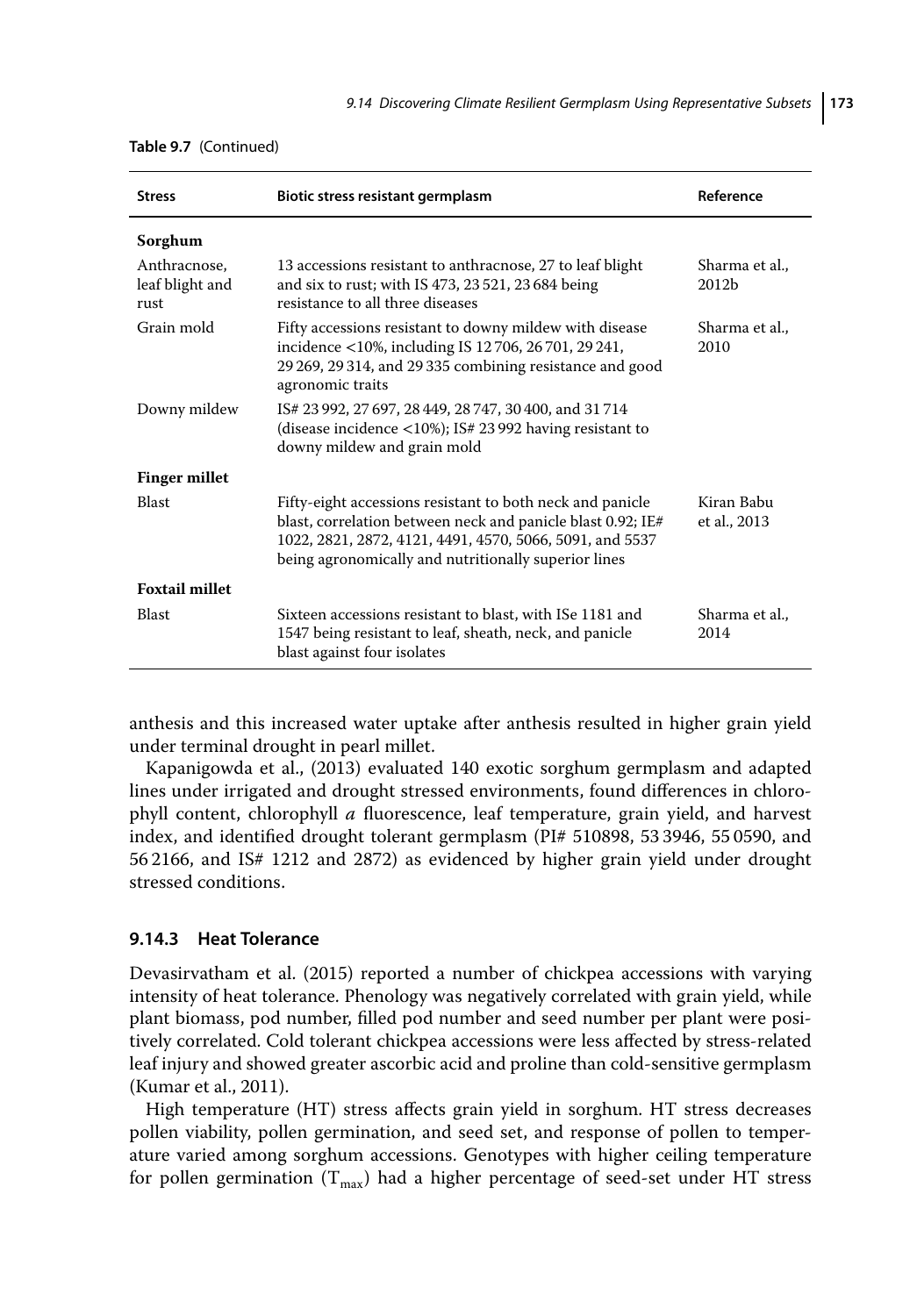(Djanaguiraman et al., 2014). Further, response of seed set to high temperature in the field study is correlated to that in the controlled environment facility (CEF) ( $R^2 = 0.69$ ) and poor seed set is not compensated by increased seed mass in either CEF or field experiments (Singh et al., 2015).

In pearl millet, large genetic variability in seed set at daily maximum temperature of ≥42∘C during flowering was noted among hybrid parental lines, germplasm and improved populations. The seed set started declining when maximum air temperature reached 42∘C, reaching only 20% at 46∘C. Boot-leaf-stage is more heat sensitive than panicle-emergence stage and the female reproductive system is more heat sensitive than pollen (Gupta *et al*., 2015).

#### **9.14.4 Tolerance of Soil Nutrient Imbalance**

❦ ❦ higher P use efficiency (Leiser et al., 2014a). Grain yield under –P and +P conditions is Soil phosphorous (P) deficiency and aluminum (Al) toxicity are the major constraints to sorghum productivity in sub-Saharan Africa. Higher P-acquisition efficiency from soils and improved internal physiological P-use efficiency are the main adaptation strategies adopted by the plants (Richardson et al., 2011). Tolerance to P-deficiency is measured by comparing the differences in grain yield between –P and +P soil conditions, and lines with least difference in grain yield are considered as tolerant to soil-P deficiency. West African sorghum germplasm showed abundant genetic variation both for P-acquisition and P-use efficiency (Leiser et al., 2014a, 2015). Landrace genotypes generally had higher P uptake and grain P concentration than formally bred-genotypes, which exhibited a significantly correlated  $(r = 0.85)$  (Leiser et al., 2014b).

#### **9.15 Global Warming and Declining Nutritional Quality**

Widespread micronutrient malnutrition results in an enormous negative cost to society. Global warming is associated with declining nutritional quality of food crops (Dwivedi et al., 2013). Limited research at ICRISAT has led to identification of seed nutrient dense  $[calcium (Ca), iron (Fe), and zinc (Zn)] germplasm, for example, 48 accessions high in$ Fe, 43 high in Zn, and 23 high in both Fe and Zn in groundnut (Upadhyaya et al., 2012) or 27 pearl millet accessions, mostly of Togo types, with high Fe and Zn (Rai et al., 2015). Small millet grains are highly nutritious. Two- to three-fold differences were noted in Ca among finger millet  $(1.84 - 4.89$  g kg<sup>-1</sup>) and foxtail millet  $(90.3 - 288.7$  mg kg<sup>-1</sup>) mini core collections, with several accessions having significantly greater Fe, Zn and Ca than controls (Upadhyaya et al., 2011a, b).

#### **9.16 Crop Wild Relatives (CWR) - The Source of Allelic Diversity**

CWR harbor gene(s) for resistance to stresses, agronomic and nutritional traits. Global use of CWR has been mainly concentrated on pest- and diseases-resistance (Dwivedi et al., 2008; Dempewolf et al., 2014; Heisey and Rubenstein, 2015). Establishing in situ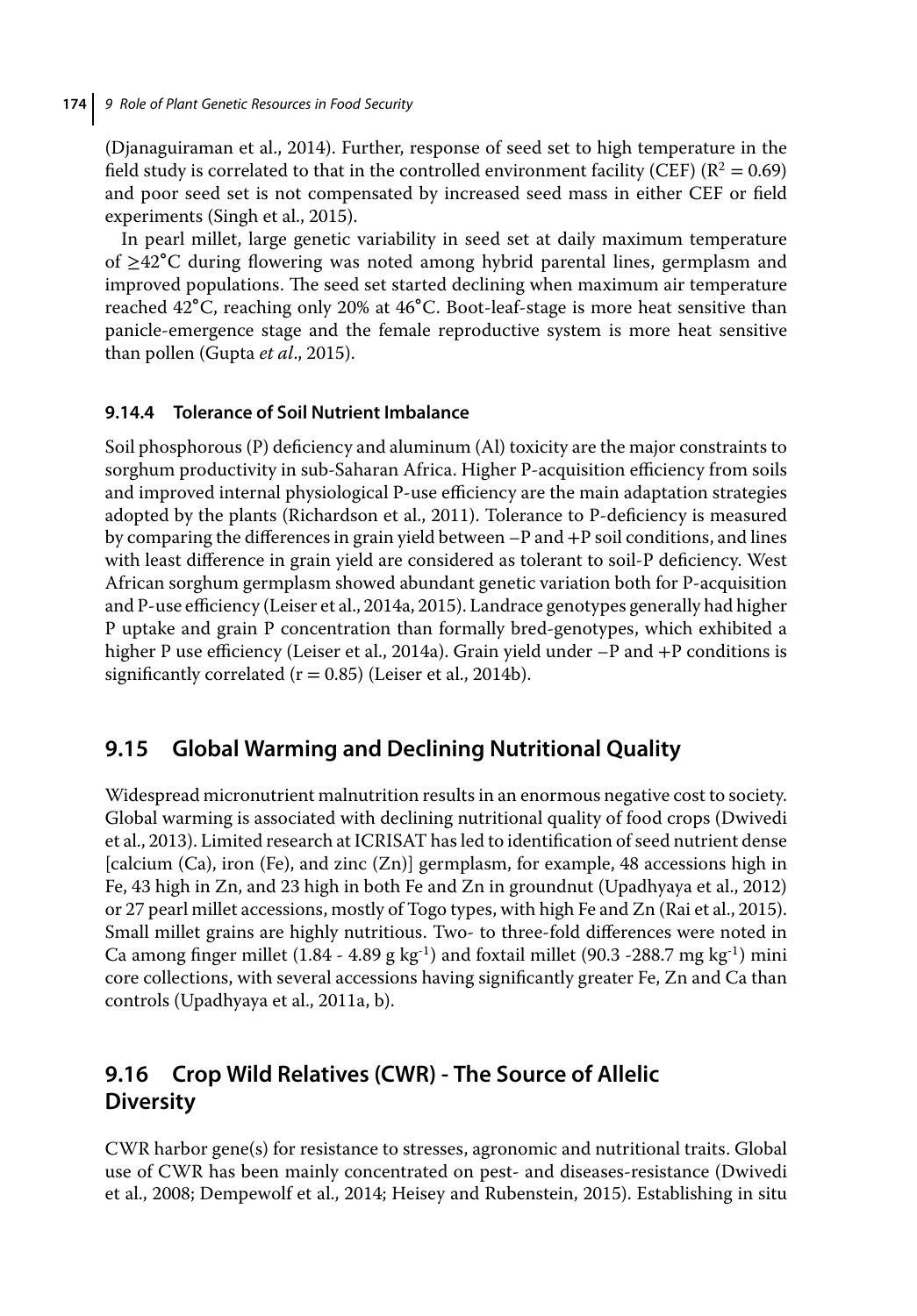conservation of CWR, close to their natural habitats, allows new variation to arise and species to adapt to gradual changes in environmental conditions and biotic interactions. This will facilitate the capture of new variation for use and development of climate smart crops. Further, a targeted approach to develop a climate distribution map by plotting the natural occurrence of wild relatives (chickpea: Western Asia, specifically in South eastern Turkey and Syria; pigeon pea: South Asia, Southern and Eastern Africa, and Oceania; peanut: South America; pearl millet: West and Central Africa and South Asia; sorghum: Southern and Eastern Africa, West and Central Africa, South Asia, North America, and Australia) against corresponding temperature and precipitation will accelerate evaluation and capture of allelic diversity associated with abiotic stress tolerance.

 $(5.506)$ . In bariey (without the Mt. Herman population), the difference is positively correlated with rainfall  $(0.790)$  but negatively with evaporation  $(-0.692)$  and plant Molecular and phenotypic variation assessment of ex situ genebank collections along with those recently collected from natural habitats provide opportunity to monitor changes in functional diversity arising as a consequence of climate change. For example, when wild emmer wheat (*Triticum dicoccoides*) and wild barley (*Hordeum spontaneum*) populations from Israel sampled in 1980 and again in 2008 were evaluated for flowering time and SSR allelic richness, Nevo et al., (2012) observed that populations collected in 2008 flowered earlier than those collected in 1980. They noted greater shortening of flowering after the 28-year period in wild barley (average, 10.94 d; range, 8.21-17.26 d) than in wild emmer wheat (average, 8.53 d; range, 7.19-10.45 d) populations. Wild emmer wheat lost more alleles (28) in response to 28 years of climate change than wild barley (10). Further, allele reduction in emmer is negatively correlated with altitude (-0.854\*), humidity (-0.673\*), and nearly significant with plant development formation (-0.568). In barley (without the Mt. Herman population), the difference is positively development (-0.867\*).

#### **9.17 Introgression of Traits from CWR**

The development of pre-breeding lines has long been advocated as a means to facilitate the transfer of genes from wild species. Pod borer (*Helicoverpa armigera*) is a major pest of chickpea and pigeonpea, with very low level of resistance in cultivated varieties. Resistance to pod borer in pigeonpea has been achieved by transferring resistance genes from *Cajanus acutifolius* and *C. platycarpus* into improved genetic background of cultivated pigeonpea (Mallikarjuna et al., 2011; Jadhav et al., 2012). Progenies involving cultivated and wild *Cicer* (*C. echinosperma*, *C. reticulatum*, *C. pinnatifidum*) are reported resistant to ascochyta blight (*Ascochyta rabiei*) and/or botrytis gray mould (*Botrytis cinerea*) in chickpea (Ramgopal et al., 2013; Kaur et al., 2013). Robust chilling tolerance at reproductive stage is reported in a *C. echinospermum* accession (Berger et al., 2012).

Leal-Bertioli et al. (2012) investigated drought related traits in cultivated (tetraploid) groundnut, its putative diploid progenitors (*A. duranensis* and *A. ipaënsis*), and synthetic varieties involving the putative donors. This study revealed that leaf area, stomata size, trichome density and transpiration profile of groundnut are substantially modified in diploid species (wild *Arachis*). Further, drought related traits in synthetics are substantially modified (i.e., tetraploidization offsets the characteristics of the wild diploids), which reveals that evaluation of synthetics is likely to be more informative than direct evaluation of wild diploids. Chromosome segment substitution lines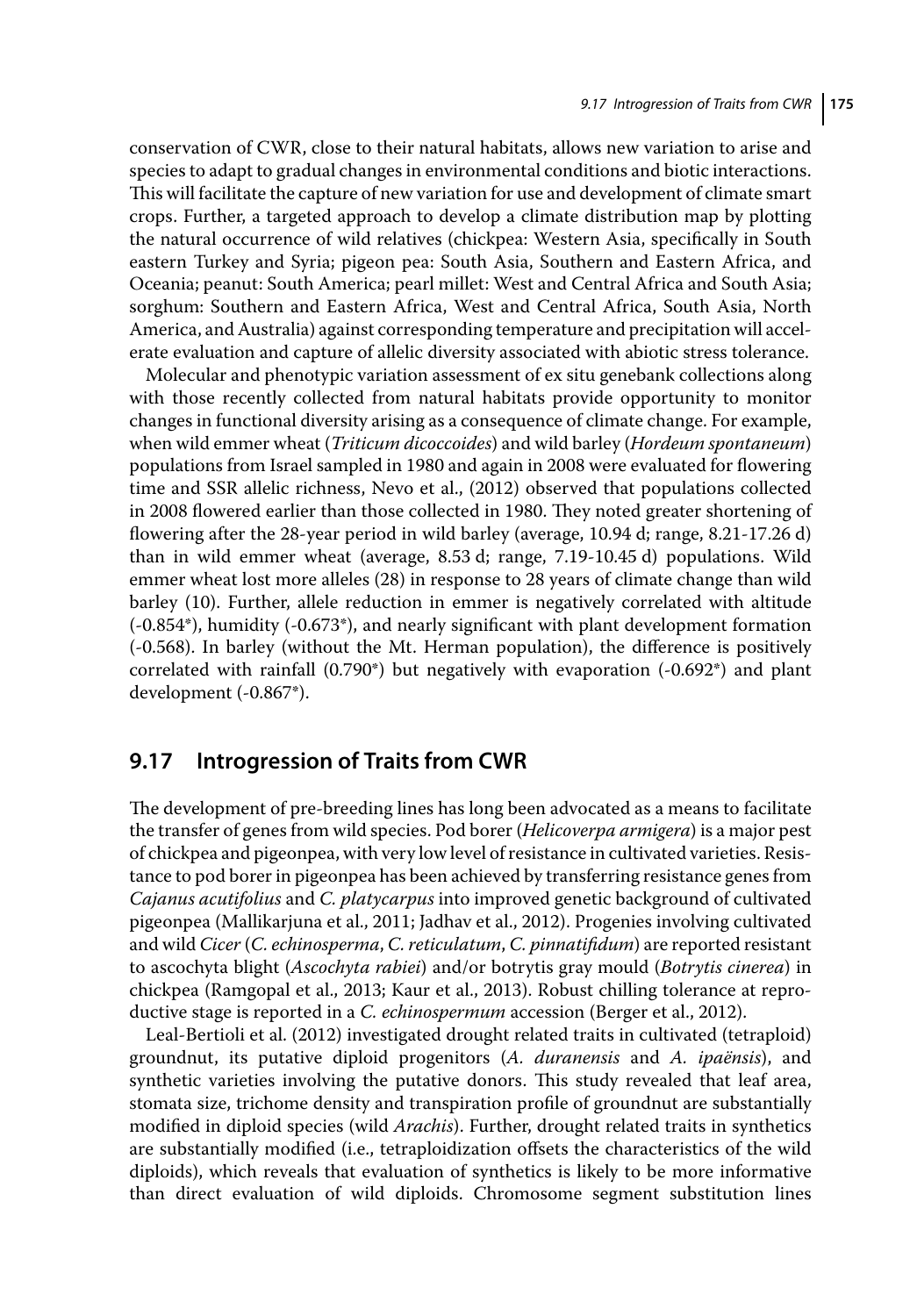#### 176 9 Role of Plant Genetic Resources in Food Security

available in groundnut (Fonceka et al., 2012) should be investigated to find novel genetic variations for drought tolerance. Introgression lines originating from advanced backcross populations by crossing synthetics (Mallikarjuna et al., 2012) with cultivated groundnuts showed rust and late leaf spot resistance equal to that of synthetics. In addition, these lines also showed remarkable diversity offering greater opportunity to selection for agronomic traits (Kumari et al., 2014).

Sorghum races such as *vigratum*, *arundinaceum*, and *verticilliflorum* showed ecologically wide adaptation, for example, in African rainforests wherein cultivated sorghum is poorly adapted. These species thrive due to their greater drought and heat tolerance (Venkateswaran et al., 2014). *S. halepense* is adapted to very cold climates, while *S. propinquum* is adapted to the moist habitats of Southeast Asia (Upadhyaya et al., 2015). Thus, wild and weedy sorghum offer an immense opportunity to mine and transfer agronomically beneficial alleles to enhance adaptation of cultivated sorghum. Pearl millet is capable of reproducing successfully up to 42∘C and it would be interesting to identify wild relatives especially from Sahel that can withstand higher temperature at their reproductive stage. *P. glaucum ssp. monodii* is the closest relative of pearl millet with abundant phenotypic diversity as observed in Sahelian region, where temperature increased by 0.2-0.8∘C since the 1970s and is expected to rise further by 3-4∘C (Sarr, 2012). Critical evaluation of *monodii* accessions is therefore suggested to identify drought and heat stress tolerant accessions for enhancing pearl millet adaptation to more severe drought and heat (at flowering) stress conditions.

### ❦ ❦ **9.18 Association Genetics to Abiotic Stress Adaptation**

The diversity panels of germplasm collections, such as conventional core (Frankel, 1984)/ mini core (Upadhyaya and Ortiz, 2001) collections or reference sets (www .generationcp.org), are an ideal germplasm resource for studying linkage disequilibrium and association mapping in crop plants. Identification of candidate genes associated with abiotic stress response will accelerate breeding efforts aiming to enhance productivity under drought-stressed environments. Eighteen (18) SNPs in chickpea reference accessions were significantly associated with drought avoidance root traits, carbon isotope discrimination ( $\delta^{13}$ C), heat tolerance, harvest index (HI), and 100-seed weight under drought-stressed conditions (Thudi et al., 2014). Pandey et al., 2014) reported 152 significant marker trait associations (MTA) for six traits including SCMR, HI, and seed weight in the groundnut reference set under both well-watered and drought-stressed conditions.

Sehgal et al. (2015) detected significant MTA in pearl millet inbred germplasm association panel accessions. One SNP in the putative acetyl CoA carboxylase gene showed constitutive association with grain yield, grain harvest index and panicle yield under both irrigated and drought-stressed environments. Likewise, an indel in the putative chlorophyll a/b binding protein gene was significantly associated with stay-green and grain yield traits under drought stressed environments. This can be used as a functional marker for selecting high yielding genotypes with stay-green phenotype under drought stressed environments. Similar studies in sorghum on quantifying allelic associations with bioclimatic and soil gradients using 404 627 SNPs on 1943 georeferenced landraces revealed that environment explained a substantial portion of SNP variation,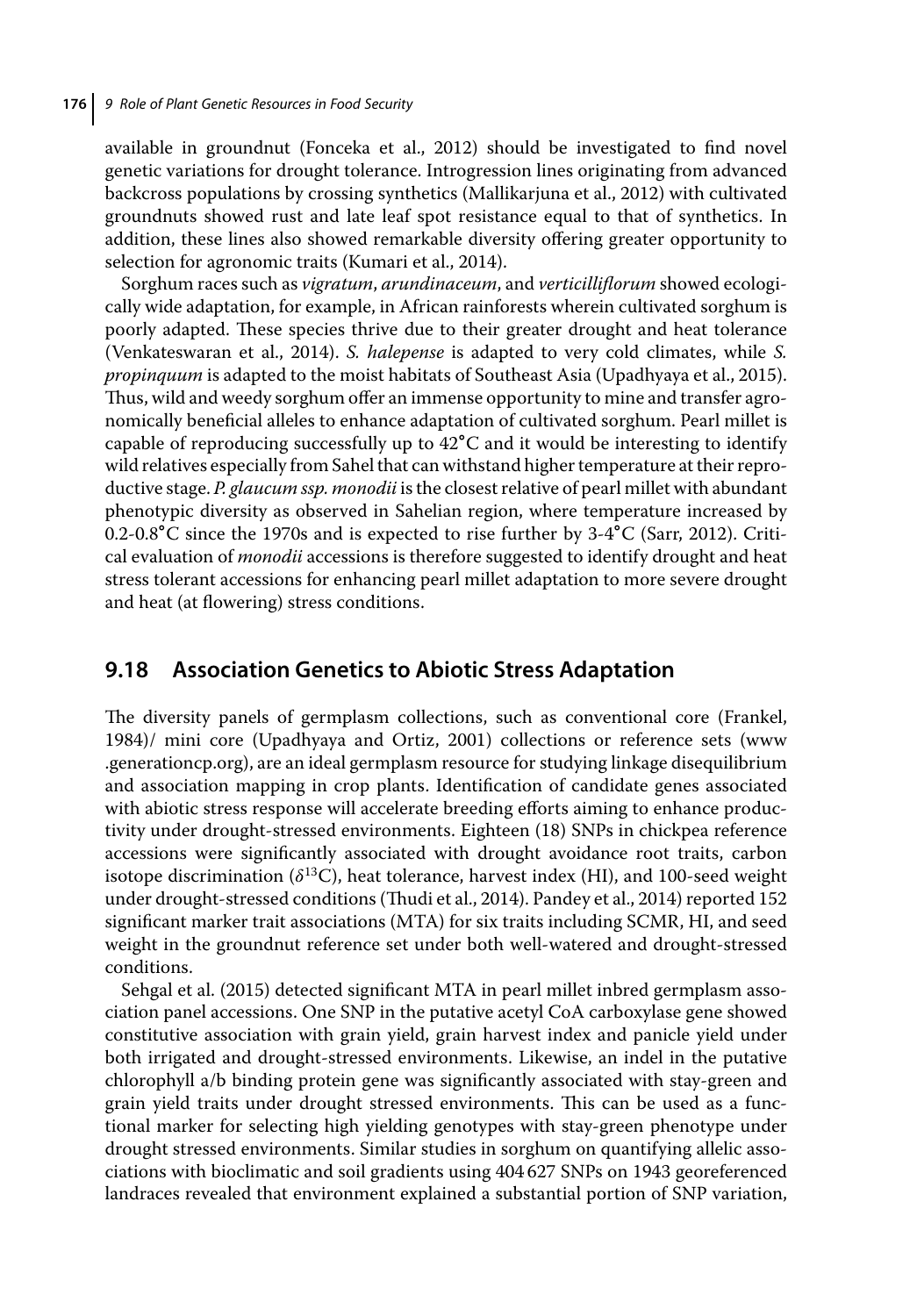independent of geographical distance, and genic SNPs were enriched for environmental associations. This suggests that genomic signatures of environmental adaptation may be useful for crop improvement (Lasky et al., 2015).

The rice protein kinase, *OsPSTOL1*, enhances P acquisition and grain yield in rice under low P (Gamuyao et al., 2012). Root length and root surface area in sorghum are positively correlated with grain yield under low P in the soil. This emphasizes the importance of P acquisition efficiency in sorghum adaptation to low-P conditions. *SbPSTOL1* genes have multiple functions in the root system, enhancing not only root morphology but also changing root system architecture, which leads to increased grain yield under low-P soils (Hufnagel et al., 2014).

Genome wide association mapping using 220 934 SNPs on 187 genetically highly diverse West African sorghum accessions revealed that a genomic region on chromosome 3 is associated with grain yield. More importantly, a major Al-tolerance gene *SbMATE* is co-located in this region, and *SbMATE*-specific SNPs show very high associations to grain yield, especially under –P conditions, explaining up to 16% of the genotypic variance (Leiser et al., 2014b).

#### **9.19 Strategic Overview**

sessing appropriate tolerance to stresses and adapted to Eastern and Southern African ICRISAT is actively involved in finger millet improvement, and this work is targeted at Nairobi, Kenya with emphasis to develop high-yielding finger millet varieties posagroecologies. Our previous work led researchers identify a number of promising finger millet and foxtail millet accessions, some with tolerance to abiotic and biotic stresses, of which three finger millet lines have already been released in Kenya (IE 4115) and Uganda (IE 2440 and IE 4625). In addition, five more finger millet lines (IE 3575, 4415, 4424, 6045, 6337) in India and IE 2872 in Kenya have been identified for release. Likewise, ISe 156 and ISe 1575, foxtail millet lines, have been identified for release in India.

> At ICRISAT, molecular breeding for drought tolerance has been initiated, and a 'QTL hotspot' from germplasm line ICC 4958 was introgressed through marker-assisted backcross breeding in JG 11, a leading chickpea variety in India. A number of introgressed lines produced higher seed-yields in multi-location trials, as compared to JG 11, in both rainfed and irrigated conditions. Further work is in progress to introgress this QTL-hotspot region into other leading chickpea varieties in India and Ethiopia (Varshney et al., 2015).

#### **9.20 Perspectives**

The evidence to date suggests that South Asia and sub-Saharan Africa will be severely affected by global warming, while agriculture is already marginal in central Asia and northern Africa. The inhabitants in these regions have very limited capacity to adopt mitigation strategies. Development of climate smart crops together with integrated management of natural resources is a win-win situation to minimize the adverse impact of climate change and variability on the agrarian society. An important part of this strategy is discovering and harnessing natural genetic variation in germplasm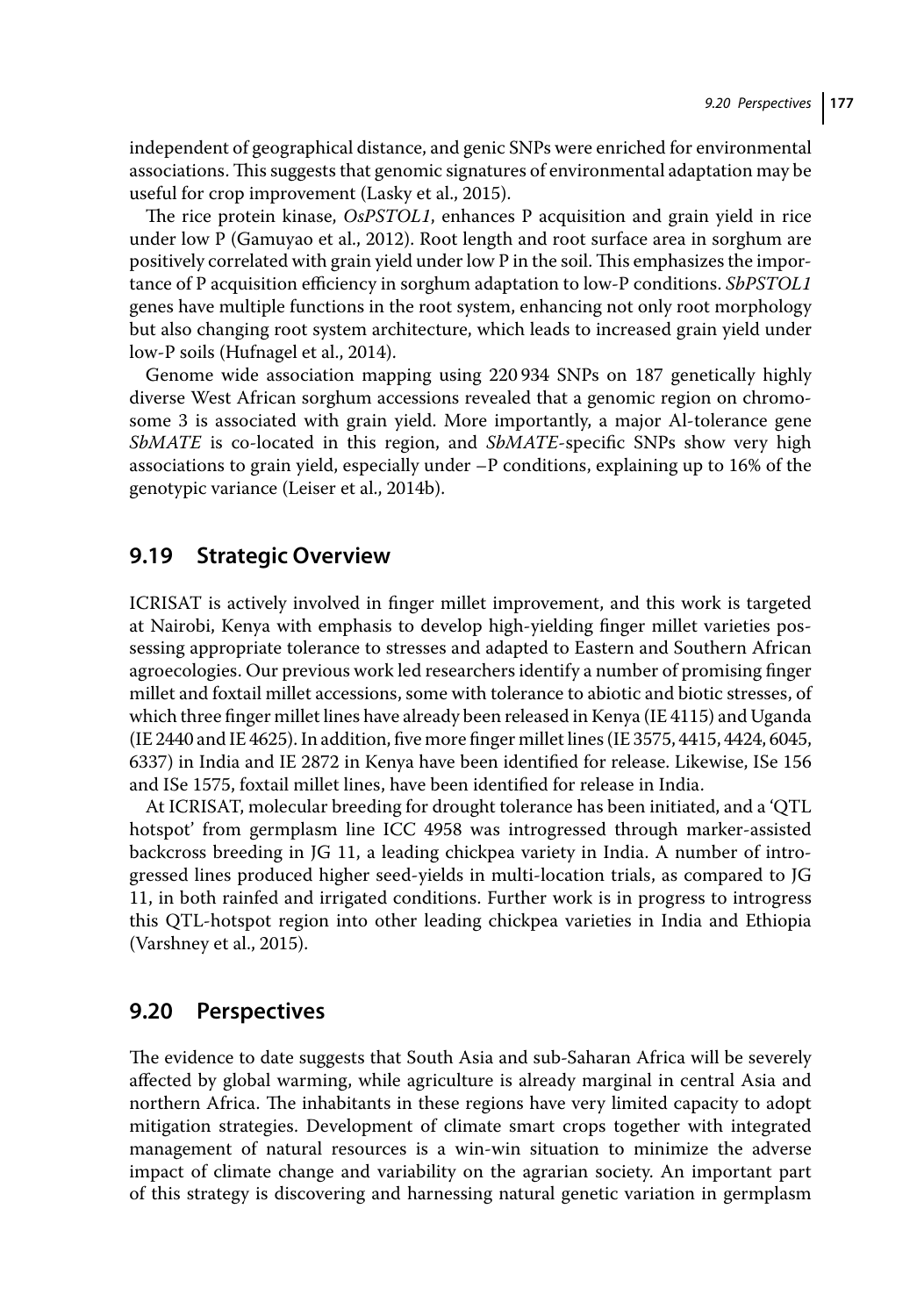collections for improved tolerances to more extreme in-crop drought and heat stresses. Sources may include genetic variation within species, genetic variation in the crop wild relatives, and genetic modification ranging from mutation 'tilling' to biotechnology tools.

Large germplasm collections need to prioritise subsets which are manageable for screening of trait expressions, and subsequent identification of genes and associated markers for application in pre-breeding and breeding programs. Such examples include the FIGS approach developed by ICARDA for trait targeted mining of germplasm, agro-ecological mapping of pea landrace collection sites for frost tolerance during reproductive growth in China, genetic and trait diversity sets of core and mini-core collections for trait exploration at ICRISAT and IITA, with many successes for identifying abiotic tolerances and biotic stress resistances in several crops. Chickpea root traits may confer drought tolerance, landraces within Africa contain genetic variation for tolerance of low P levels in soils, and many physiological and gene regulatory traits may be implicated in heat and drought stress responses. Cowpea landraces from the Sahel with pollen tolerant to temperatures above  $40^{\circ}$ C were first screened for seed set in summer in the Nevada desert. In pearl millet such tolerance can extend over 42∘C.

environments than the respective crops; examples are wild sorghum in rainforests, FIGS and agro-ecological perspectives also assist further germplasm collecting to fill diversity gaps, especially for CWR which are greatly under-represented in ex-situ collections, but which contain the greatest genetic diversity especially for tolerances of heat, drought and salinity stresses. Some CWR are adapted to a wider range of and wild millet in the Sahel.

> Certain genebanks emphasise the importance of maintaining in-situ collections of CWR as sources of novel germplasm from evolutionary responses to climate change over time (Nevo et al., 2012)

> Exploitation of CWR for crop improvement requires not only gene/QTL identification but also use of NGS and genetic markers to assist intogression into improved genetic backgrounds/ploidy level, where the expression of tolerance genes can be best evaluated. For polyploid crops, synthetics from CWR and backcrossing are proven strategies, in conjunction with targeted screening environments, for selection of improved yield under increased levels of abiotic stresses, notably in the wheats, millets, sorghum and groundnut. New genomic techniques also assist multiple trait mapping and selection. Significant high throughput genotyping and phenotyping platforms are available for dissecting the physiological, genetic and molecular basis of stress tolerance, and should be put to use to accelerate cultivar development.

> Under-utilised minor crops are a largely overlooked resource which could provide new options for regions that are increasingly suffering from drought and heat stresses. There is a rich resource for these in the IITA genebank, including yam bean, which as a legume could have a very important role as a sustainable source of nitrogen from symbiotic fixation.

> Thus there are many strategies being explored with a focus on adapting to climate change.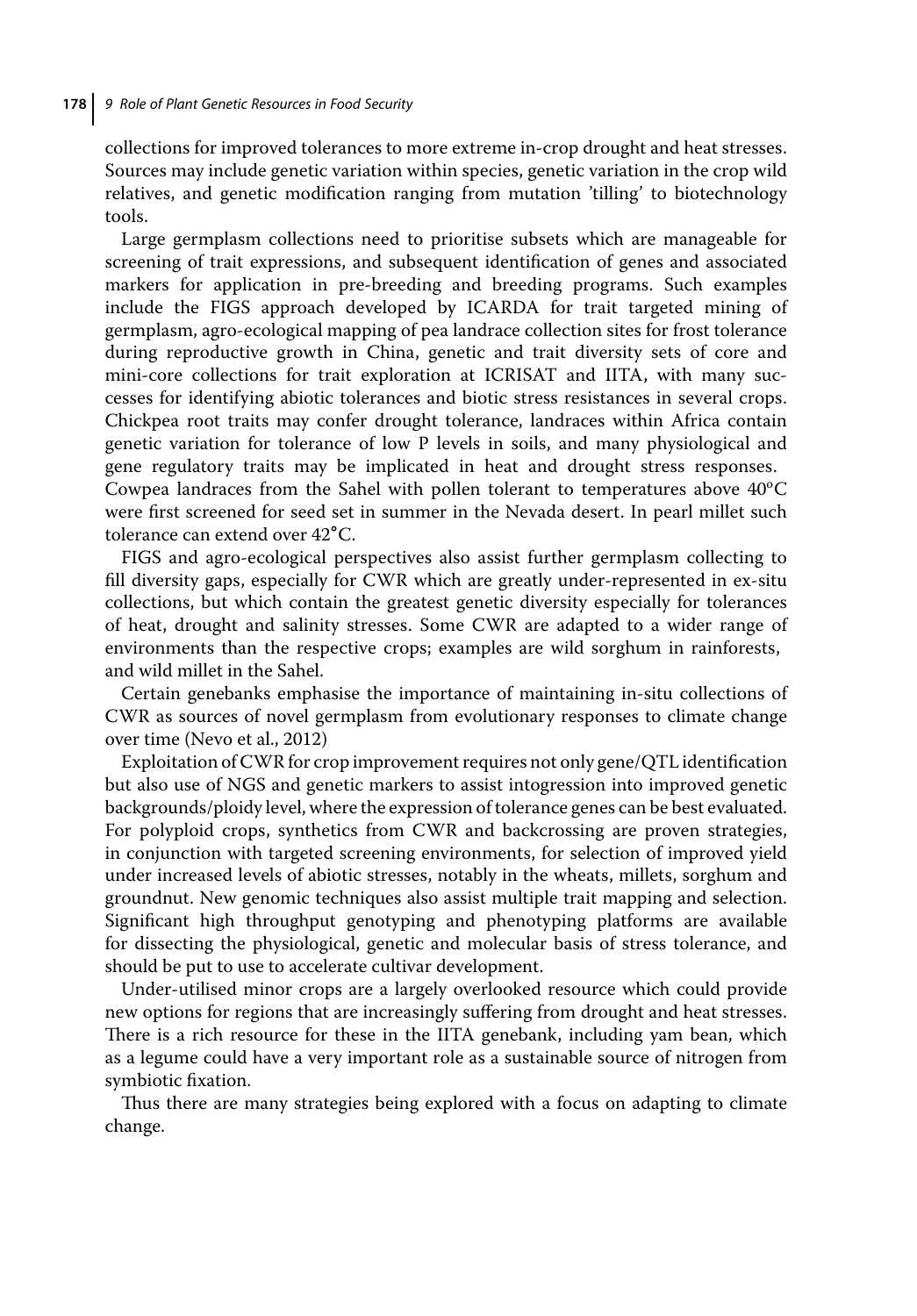#### **9.21 Summary**

Agricultural research for the management of climate change must address both unprecedented world population levels which are expected to keep rising. Increased cropping risks are expected for both drought and heat stresses, especially in the reproductive growth stages, and from more virulent and aggressive disease and pest populations.

Exploration of genetic diversity for such stress tolerances is a priority for genetic resource collections at ICARDA, IITA, ICRISAT and other genebanks. Strategies include evaluation of manageable core and mini-core collections for genetic diversity and targeting of landrace collections using trait-based FIGS approaches for selection of tolerances to abiotic stresses in their source environments.

Utilisation of crop wild relatives greatly widens the genetic base of their respective cultivated crops. Evaluation is conducted on reconstituted synthetics in durum and in bread wheats, leading to joint advances for yield and abiotic stress tolerances in both the ICARDA and CIMMYT wheat breeding programs, as well as for resistances to pests and diseases in these and many other crops.

Exploitation of wild relative germplasm can now be assisted by identification of markers for abiotic stress tolerance expressions, which facilitate introgression and backcross breeding.

wheat, millet, chickpea, groundnuts and maize. Drought tolerance associated traits Important progress has been achieved for tolerance of drought stress in wheat, chickpea (via root traits), and sorghum. Reproductive heat tolerance has been improved in include: canopy temperature, root morphology, seed filling, water use efficiency as well as stay green expressions. Heat tolerance includes survival of both pollen and ovules, and seed set, under high temperatures. In addition, genetic variability has been identified for phosphorous uptake and efficiency. These factors all contribute to improvement in grain yield.

> Complementary conservation agricultural practices would also be needed for climate-smart- practices. Under-utilised crops which have received little attention from research, could also provide new alternatives to help manage climate change.

#### **References**

- Adewale, B.D., Vroh-Bi, I., Dumet, D.J. et al. (2015) Genetic diversity in African yam bean accessions based on AFLP markers: towards a platform for germplasm improvement and utilization *Plant Genetic Resources*, 13, pp. 111–118.
- Araus, J.L. and Cairns, J.E. (2014) Field high-throughput phenotyping: the new crop breeding frontier. *Trends Plant Sci.*, 19:52–61.
- Bari, A., Street, K., Mackay, M. et al. (2012) Focused Identification of germplasm strategy (FIGS) detects wheat stem rust resistance linked to environmental variables. Genetic Resources and Crop Evolution [online first]. doi:10.1007/s10722-011-9775-5 [Published online: 3-Dec-2011].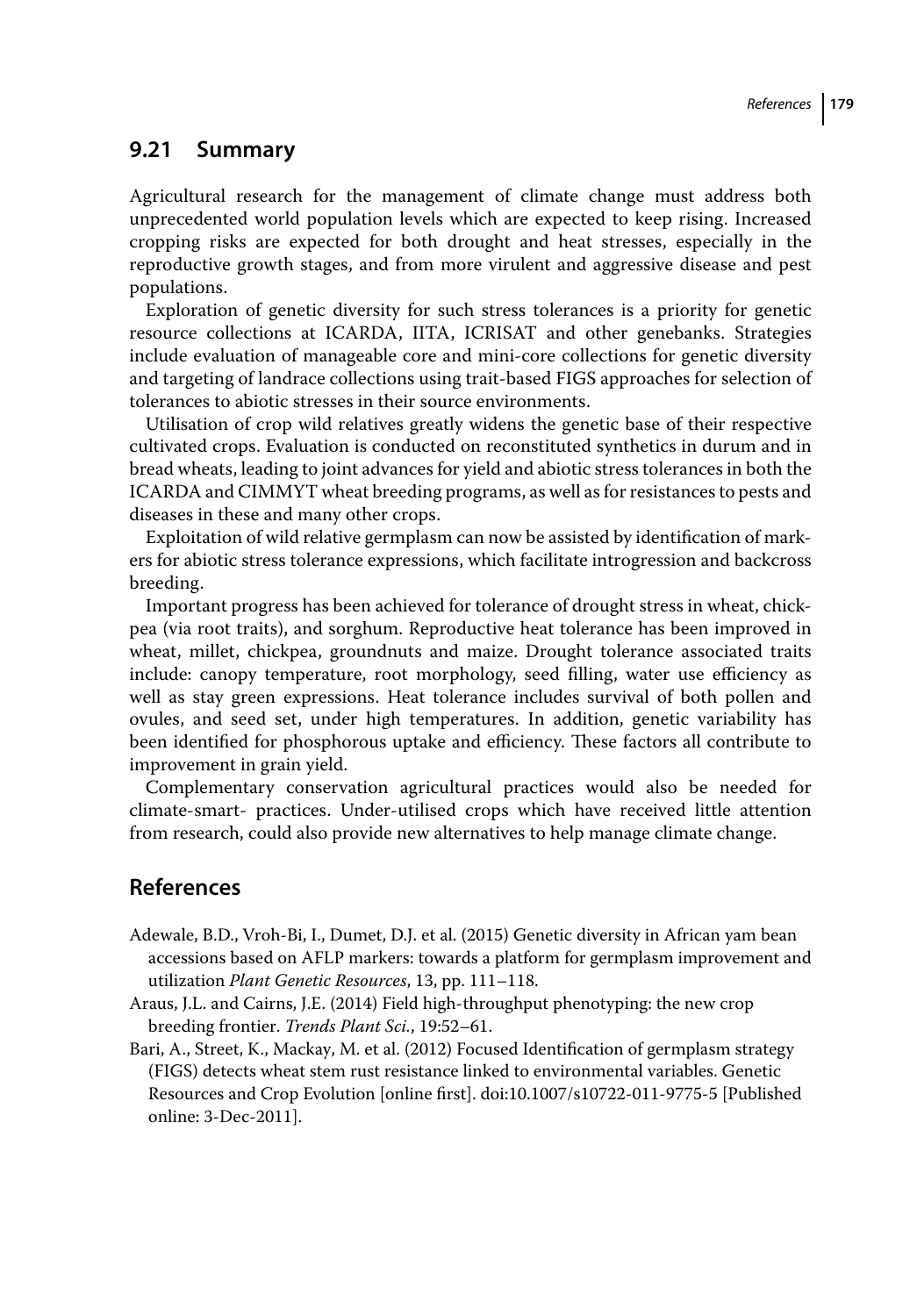- Bari, A., Amri, A., Street, K. et al. (2014) Predicting resistance to stripe (yellow) rust (Puccinia striiformis) in wheat genetic resources using focused identification of germplasm strategy. *The Journal of Agricultural Science*, 152(06):906–916. DOI: 10.1017/S0021859613000543
- Baute, G.J., Dempewolf, H., and Rieseberg, L.H. (2015). Using genomic approaches to unlock the potential of CWR for crop adaptation to climate change, Chapter 15, in '*Crop Wild Relatives and Climate Change*'. Redden, R.J., S.S. Yadav, N. Maxted et al. (Eds). (John Wiley & Sons, Inc. Chichester UK). Pp 266–278.
- Berger, J.D., Kumar, S., Nayyar, H. et al. (2012) Temperature-stratified screening of chickpea (Cicer arietinum L.) genetic resource collections reveals very limited reproductive chilling tolerance compared to its annual wild relatives. *Field Crops Res.*, 126:119–129.
- Boakye, P.B., Kwadwo, O., Asante, I.K., and Parkes, E.Y. (2013) Genetic variability of three cassava traits across three locations in Ghana. *African Journal of Plant Science*, 7, pp. 265–267.
- Cabrera-Bosquet, L., Crossa, J., von Zitzewitz, J. et al. (2012) High throughput phenotyping and genomic selection: the frontiers of crop breeding coverage. *J. Integr. Plant Biol.*, 54:312–320.
- Cairns, J.E., Crossa, J., Zaidi, P.H. et al. (2013) Identification of drought, heat, and combined drought and heat tolerant donors in maize (Zea mays L.). *Crop Science*: doi: 10.2135/cropsci2012.09.0545.
- ❦ ❦ relationships and its relevance to crop improvement. *Theor. Appl. Genet.*, 126:867–887. Cobb, J.N., DeClerck, G., Greenberg, A. et al. (2013) Next generation phenotyping: requirements and strategies for enhancing our understanding of genotype–phenotype
	- Cortés, A.J., Monserrate, F.A., Ramírez-Villegas, J. et al. (2013) Drought Tolerance in Wild Plant Populations: The Case of Common Beans (Phaseolus vulgaris L.). *PLOS One*, DOI: 10.1371/journal.pone.0062898
	- Dempewolf, H., Eastwood, R.J., Guarino, L. et al. (2014) Adapting agriculture to climate change: A global initiative to collect, conserve, and use crop wild relatives. *Agroecol. Sustain. Food Syst.*, 38:369–377.
	- Devasirvatham, V., Gaur, P.M., Raju, T.N. et al. (2015) Field response of chickpea (Cicer arietinum L.) to high temperature. *Field Crops Res.*, 172:59–71.
	- Djanaguiraman, M., Prasad, P.V.V., Murugan, M. et al. (2014) Physiological differences among sorghum (Sorghum bicolor L. Moench) genotypes under high temperature stress., *Env. Exp. Bot.* 100:43–54.
	- Dwivedi, S., Sahrawat, K.L., Upadhyaya, H.D., and Ortiz, R. (2013) Food, nutrition and agrobiodiversity under global climate change. *Adv. Agron.*, 120:1–128.
	- Dwivedi, S.L., Upadhyaya, H.D., Stalker, H.T. et al. (2008) Enhancing crop gene pools with beneficial traits using wild relatives. *Plant Breed. Rev.*, 30:179–230.
	- El-Bouhssini, M., Street, K., Joubi, A. et al. (2009) Sources of Wheat resistance to Sunn pest, Eurygaster integriceps Puton, in Syria. *Genetic Resources and Crop Evolution*, 56(8):1065–1069.
	- El-Bouhssini, M., Street, K., Amri, A. et al. (2011) Sources of resistance in bread wheat to Russian wheat aphid (Diuraphis noxia) in Syria identified using the Focused Identification of Germplasm Strategy (FIGS). *Plant Breeding*, 130, 96–97.
	- El-Bouhssini, M., Ogbonnaya, F., Chen, M. et al. (2012) Sources of resistance in primary synthetic hexaploid wheat (Triticum aestivum L.) to insect pests: Hessian fly, Russian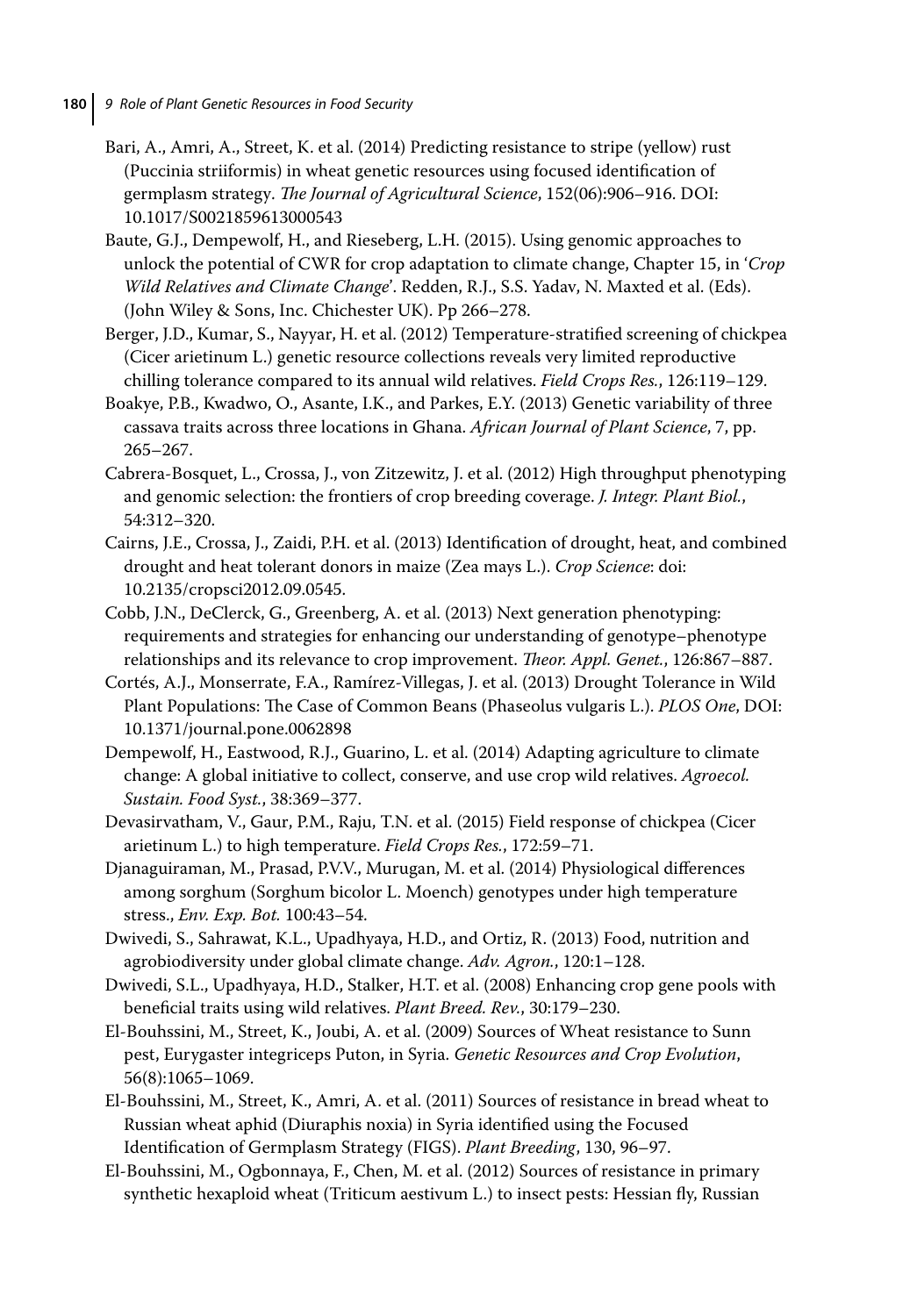wheat aphid and Sunn pest in the fertile-crescent. *Genetic Resources and Crop Evolution*, 60:621–627.

- Falim, M, et al. (2012) Resistance to Wheat Streak Mosaic Virus a survey of resources and development of markers. *Plant Pathology*, 61: 425–440.
- Fiorani, F. and Schurr, U. (2013) Future scenarios for plant phenotyping. *Ann. Rev. Plant. Biol.*, 64:17.1–17.25.
- Fonceka, D., Tossim, H.A., Rivallan, R. et al. (2012) Construction of chromosome segment substitution lines in peanut (Arachis hypogaea L.) using wild synthetic and QTL mapping for plant morphology. *PLoS ONE*, 7: e48642.
- Frankel, O.H. (1984) Genetic perspective of germplasm collection. In: *Genetic manipulations: impact on man and society*, Arber W., K. Limensee, W.J. Peacock, and P. Stralinger (eds), Cambridge University Press, Cambridge, pp. 61–170.
- Fujii, M., Chika, A.C., Seiji, I.S. (2004) Drought resistance of NERICA (New Rice for Africa) compared with Oryza sativa L. and millet evaluated by stomatal conductance and soil water content. 4th International Crop Science Congress. Poster 852\_fujiim.
- Furbank, R. and Tester, M. (2011) Phenomics technologies to relieve the phenotyping bottleneck. *Trends Plant Sci.*, 12:635–644.
- Gamuyao, R., Chin, J.H., Pariasca-Tanaka, J. et al. (2012) The protein kinase Pstol1 from traditional rice confers tolerance of phosphorus deficiency. *Nature*, 488:535–539.
- Grenier, C., Hamon, P., and Bramel-Cox, P.J. (2001) Core collection of sorghum: II. Comparison of three random sampling strategies. *Crop Sci.*, 41:241–246.
- ❦ ❦ during flowering period in pearl millet (Pennisetum glaucum L. (R.) Br.). *Field Crops* Gupta, S.K., Rai, K.N., Singh, P. et al. (2015) Seed set variability under high temperature *Res*,.171:41–53.
	- Hall, A. (2011) Breeding for future climates. Chapter 15, in '*Crop adaptation to climate change*.' Yadav, S.S., R.J. Redden, J.L. Hatfield et al. (Eds). Wiley-Blackwell: Chichester, UK. pp 340–355.
	- Hancock, J.F. (2012a) *Chapter 8, in 'Plant evolution and the origin of crop species*. 3rd edition.' CABI Wallingford, UK. pp 132–147.
	- Hancock, J.F. (2012b) *Chapters 2 5, in 'Plant evolution and the origin of crop species*. 3rd edition.' CABI Wallingford, UK. pp 26–98.
	- Hancock, J.F. (2012c) *Chapters 6 & 7, in 'Plant evolution and the origin of crop species*. 3rd edition.' CABI Wallingford, UK. pp 99–130.
	- Hatfield, J.F. and Prueger, J.H. 2015. Challenge for future agriculture, Chapter 2, In: '*Crop Wild Relatives and Climate Change*'. Redden R, S. Yadav, N. Maxted et al. (Eds) (John Wiley & Sons, Inc. Chichester UK) pp. 24–43.
	- Heisey, P.W. and Rubenstein, K.D. (2015) Using crop genetic resources to help agriculture adapt to climate change: economics and policy. Economics and Policy, EIB-139, U.S. Department of Agriculture, Economic Research Service. http://www.ers.usda.gov/ publications/eib-economic-information-bulletin/eib139.aspx
	- Hijmans, R.J., Guarino, L., Jarvis, A. et al. (2005) DIVA-GIS version 5.2 Manual. Accessed at www.diva447 gis.org.
	- Holubec, V., Smekalova, T., Paprštein. F. et al. (2015) Potential of minor fruit crop wild relatives as new crops and in breeding for market diversification. Chapter 17. In: *'Crop Wild Relatives and Climate Change'*. Redden, R., S. Yadav, N. Maxted (Eds) John Wiley & Sons, Inc. Chichester UK. pp. 290–315.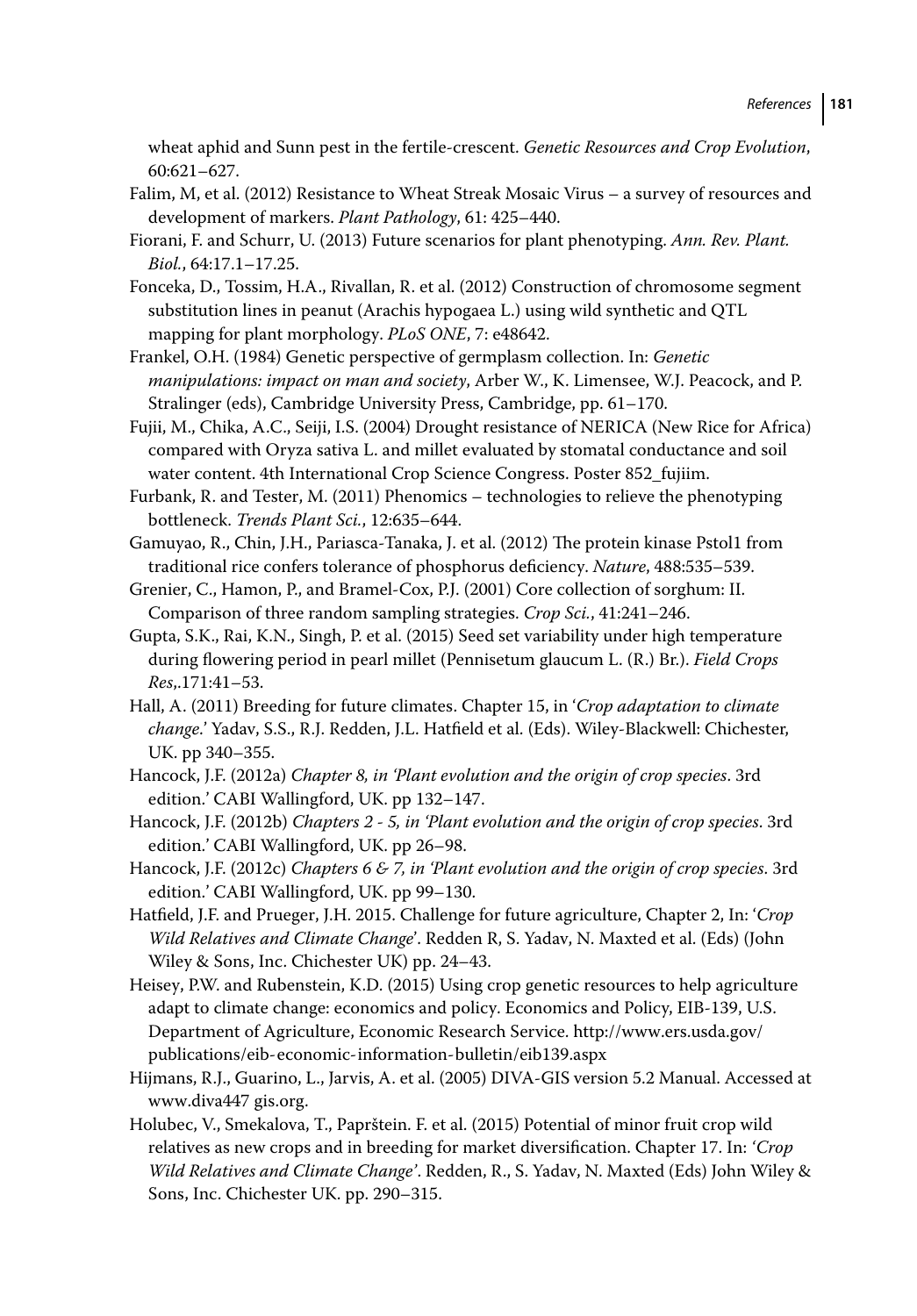182 9 Role of Plant Genetic Resources in Food Security

Hufnagel, B., de Sousa, S.M., Assis, L. et al. (2014) Duplicate and conquer: multiple homologs of phosphorus-starvation tolerance,1 enhance phosphorous acquisition and sorghum performance on low-P soils. *Plant Physiol.*, Doi:10.1104/pp. 114.243949.

IITA. (2012) *Refreshed Strategy 2012–2020*. IITA Ibadan, Nigeria.

- Iltis, H.H. (1988) Serendipity in the exploration of biodiversity. What good are weedy tomatoes? Pages 98–105 in E. O. Wilson (ed.). *Biodiversity*, National Academy Press, Washington, D.C.
- Islam, F.M.A., Basford, K.E., Jara, C. et al. (2002) Seed compositional and disease resistance differences among gene pools in common bean. *Genetic Resources and Crop Evolution*, 49: 285–293.
- Jadhav, D.R., Mallikarjuna, N., Sharma, H.C., and Saxena, K.B. (2012) Introgression of Helicoverpa armigera resistance from Cajanus acutifolius – a wild relative from secondary gene pool of pigeonpea (Cajanus cajan). *Asian J. Agric. Sci.*, 4:242–248.
- Jarvis, A., Ramirez-Villegas, J., Campo, B.V.H., and Navarro-Racines, C. (2012) Is Cassava the Answer to African Climate Change Adaptation? *Tropical Plant Biology*, ISSN: 1935–9756 (Print) 1935–9756 (online)
- Jhanwar, S., Priya, P., Garg, R. et al. (2012) Transcriptome sequencing of wild chickpea as a rich resource for marker development. *Plant Biotechnol. J.*, Volume 10 (6)690–702.
- Jones, H., Gosman, N., Horsnell, R. et al. (2013) Strategy for exploiting germplasm using genetic, morphological and environmental diversity: the Aegilops tauschii Coss. example. *Theoretical and Applied Genetics*, 10.1007/s00122-013-2093-x.
- sorghum [Sorghum bicolor (L.) Moench] exotic germplasm collections for drought and Kapanigowda, M.H., Perumal, R., Djanaguiraman, M. (2013) Genotypic variation in disease tolerance. SpringerPlus 2:650. http://www.springerplus.com/content/2/1/650.
	- Kashiwagi, J., Krishnamurthy, L., Gaur, P.M. (2013) Traits of relevance to improve yield under terminal drought stress in chickpea (C. arietinum L.). *Field Crops Res.*, 145:88–95.
	- Kashiwagi, J., Krishnamurthy, L., Purushothaman, R. et al. (2015) Scope for improvement of yield under drought through the root traits in chickpea (Cicer arietinum L.). *Field Crops Res.*, 170:47–54.
	- Kaur, L., Sirari, A., Kumar, D. et al. (2013) Combining ascochyta blight and botrytis grey mould resistance in chickpea through interspecific hybridization. *Phytopathologia Mediterranea*, 52:157–165.
	- Khazaei, H., Street, K., Bari, A. et al. (2013) The FIGS (Focused Identification of Germplasm Strategy) Approach Identifies Traits Related to drought adaptation in *Vicia faba* genetic resources. *PLoS ONE*, 8(5): e63107. doi:10.1371/journal.pone.0063107
	- Kiran, B.T., Thakur, R.P., Upadhyaya, H.D. et al. (2013) Resistance to blast (Magnaporthe grisea) in a mini core collection of finger millet germplasm. *Eur. J. Plant Pathol.*, 135:299–311.
	- Krishnamurthy, L., Upadhyaya, H.D., Saxena, K.B., and Vadez, V. (2012) Variation for temporary water logging response within the mini core pigeonpea germplasm. *J. Agric. Sci.*, 150:357–364.
	- Krishnamurthy, L., Upadhyaya, H.D., Purushothaman, R. et al. (2014a) The extent of variation in salinity tolerance of the mini core collection of finger millet (Eleusine coracana L. Gaertn.) germplasm. *Plant Sci.*, 227:51–59.
	- Krishnamurthy, L., Upadhyaya, H.D., Gowda, C.L.L. et al. (2014b) Large variation for salinity tolerance in the core collection of foxtail millet (Setaria italica (L.) P. Beauv.) germplasm. *Crop Pasture Sci.*, 65: 353–361.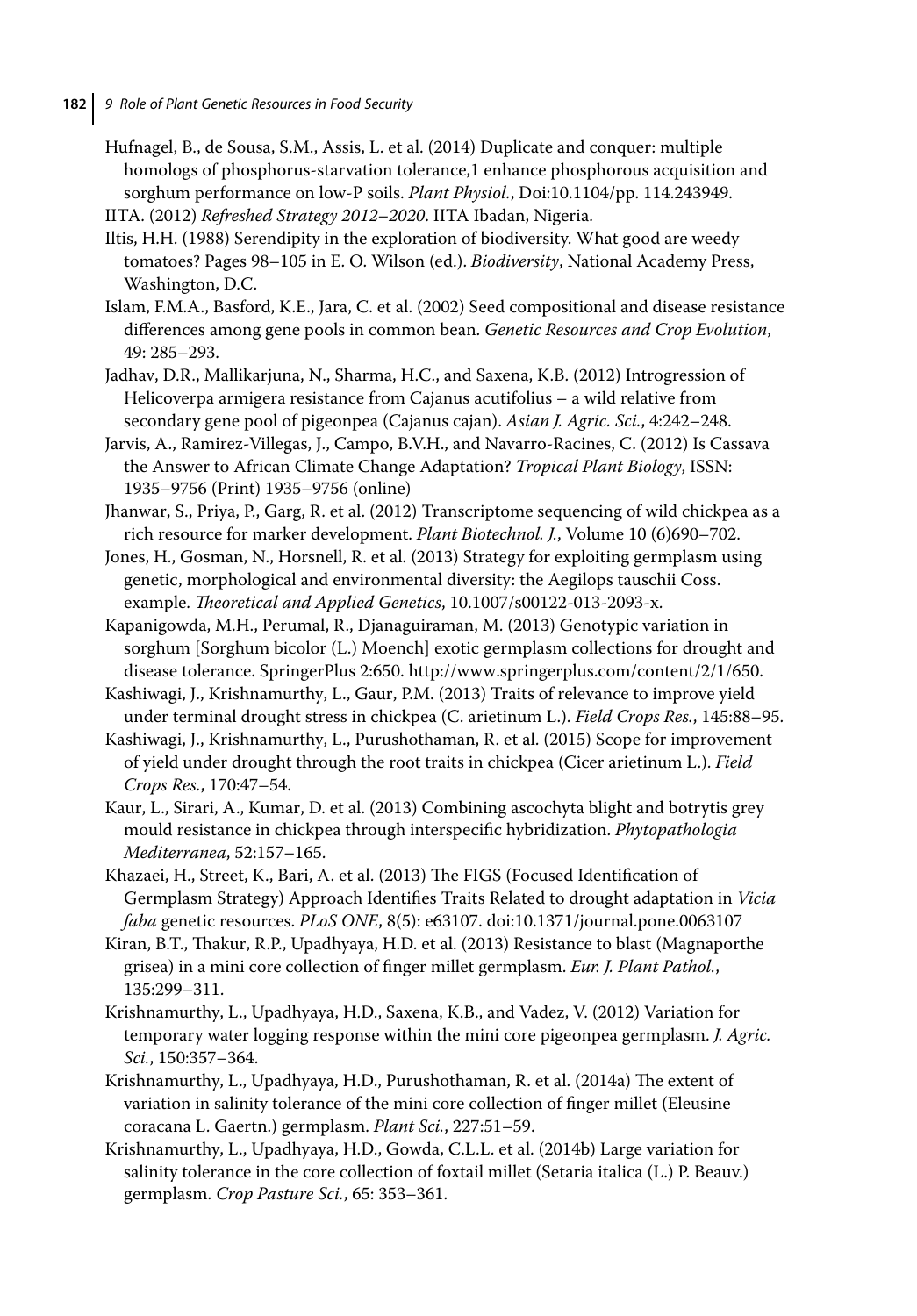- Kronstad, W.E. and Rajaram, S. (1990) Winter X spring germplasm management and exploitation. In: *Proceedings of the 6th Assembly of the Wheat Breeding*, p. 123–130. Tamworth, Australia, Wheat Breeding Society of Australia.
- Kumar, S., Malik, J., Thakur, P. et al. (2011) Growth and metabolic responses of contrasting chickpea (Cicer arietinum L.) genotypes to chilling stress at reproductive phase. *Acta Physiol*. *Plant*, 33:779–787.
- Kumari, V., Gowda, M.V.C., Tasiwal, V. et al. (2014) Diversification of primary gene pool through introgression of resistance to foliar diseases from synthetic amphidiploids to cultivated groundnut (Arachis hypogaea L.). *The Crop J.*, http://dx.doi.org/10.1016/j.cj .2014.03.002.
- Lage, J. and Trethown, R.M. (2008) CIMMYT's use of synthetic hexaploids in breeding for adaptation to rainfed environments globally. *Australian Journal of Agricultural Research*, 59,461–469.
- Langridge, P. and Fleury, D. (2011) Making the most of the 'omics' for crop breeding. *Trends Biotechnol.*, 29, 33–40.
- Lasky, J.R., Upadhyaya, H.D., Ramu, P. et al. (2015) Genome-environment associations in sorghum landraces predict adaptive traits. *Science Adv.*, 1:e1400218 DOI: 10.1126/sciadv.1400218
- Leal-Bertioli, S.C.M., Bertioli, D.J., Guimarães, P.M. et al. (2012) The effect of tetraploidization of wild Arachis on leaf morphology and other drought-related traits. *Environ. Exp. Bot.*, 84:17–24.
- ❦ ❦ uptake and use efficiency of diverse West and Central African sorghum genotypes under Leiser, W.L., Rattunde, H.F.W., Weltzein, E., and Haussmann, B.I.G. (2014a) Phosphorous field conditions in Mali. *Plant Soil*, 377:383–394.
	- Leiser, W.L., Rattunde, H.F.W., Weltzein, E. et al. (2014b) Two in one sweep: aluminum tolerance and grain yield in P-limited soils are associated to the same genomic region in West African sorghum. *BMC Plant Biol.*, 14:206.
	- Leiser, W.L., Rattunde, H.F.W., Piepho, H.P. (2015) Phosphorous efficiency and tolerance traits for selection of sorghum for performance in phosphorous-limited environments. *Crop Sci.*, 55:1–11.
	- Li, L., Redden, R.J., Zong, X., Berger, J.D., and Bennett, S.J. (2013) Ecogeographical analysis of pea collection sites from China to determine potential sites with abiotic stress. *Genetic Resources and Crop Evolution*, DOI 10.1007/s 10722-013-9955-6.
	- Lobell, D.B., Burke, M.B., Tebaldi, C. et al. (2008) Prioritizing Climate Change Adaptation Needs for Food Security in 2030. *Science*, 319, 607–610.
	- Lobell, D.B., Schlenker, W., and Costa-Roberts, J. (2011) Climate trends and global crop production since 1980. *Science*, 333: 616–620.
	- Mahalakshmi, V., Ng, Q., Lawson, M., and Ortiz, R. (2007) Cowpea [Vigna unguiculata (L.) Walp.] core collection defined by geographical, agronomical and botanical descriptors. *Plant Genetic Resources: Characterization and Utilization*, 5 pp
	- Mallikarjuna, N., Jadhav, D.R., Reddy, K. et al. (2012) Screening new Arachis amphidiploids, and autotetraploids for resistance to late leaf spot by detached leaf technique. *Eur. J. Plant Pathol.* 132:17–21.
	- Mallikarjuna, N, Saxena, K.B., and Jadhav, D.R. (2011) Cajanus. In: *Wild Crop Relatives: Genomics and Breeding Resources, Legume Crops and Forages*, C. Kole (ed.), Springer-Verlag Berlin Heidelberg. pp. 21–33.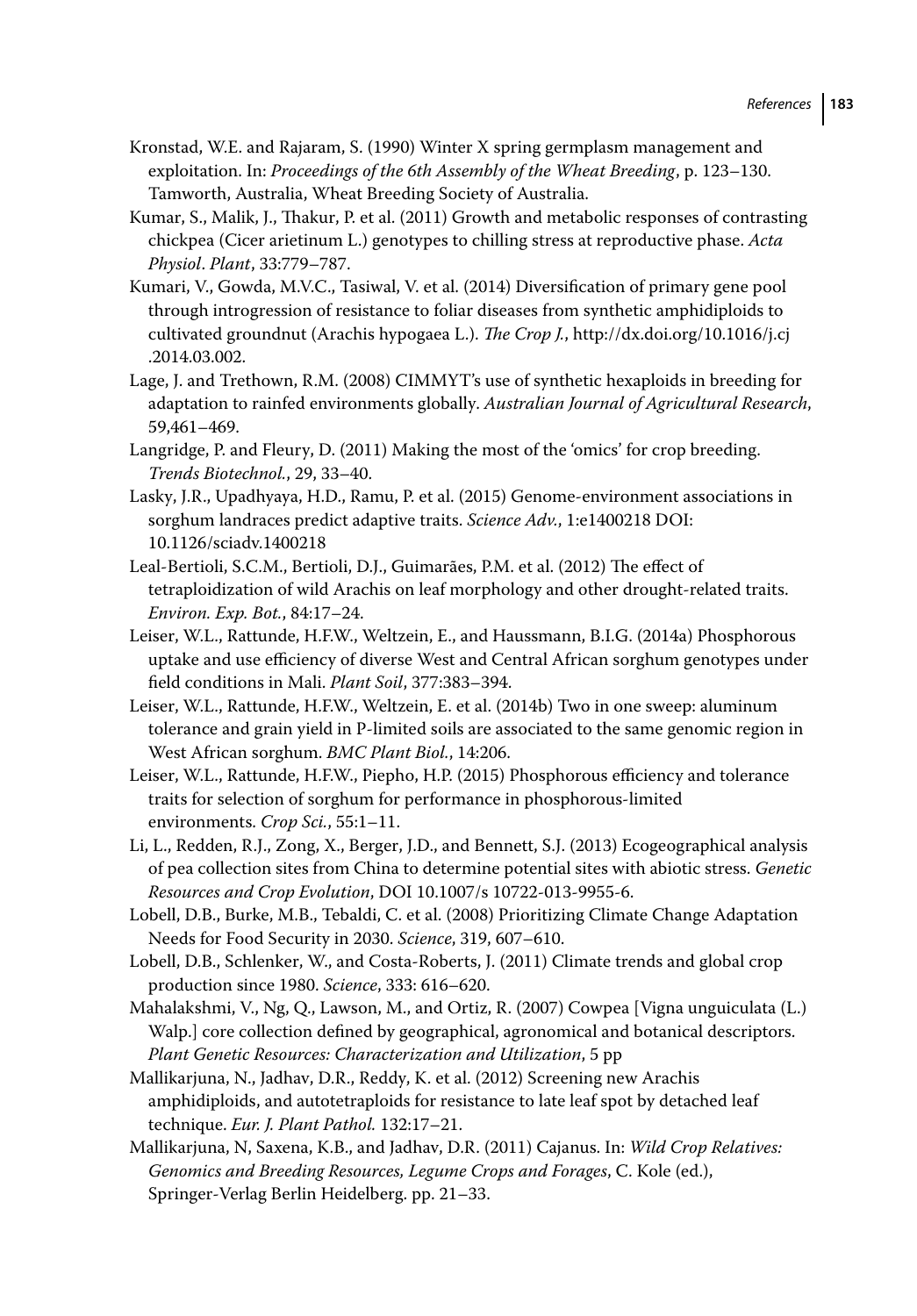- Maxted, N., Hawkes, J.G., Ford-Lloyd, B.V., and Williams, J.T. (1997) A practical model for in situ genetic conservation. In: *Plant genetic conservation: the in situ approach*. Maxted, N., B.V. Ford-Lloyd, and J.G. Hawkes (eds). Chapman and Hall, pp. 339–367.
- Mazid, A., Shideed, K., and Amri, A. (2013) Assessment of on-farm conservation of dryland agrobiodiversity and its impact on rural livelihoods in the Fertile Crescent. *Renewable Agriculture and Food Systems*: 1–12. doi:10.1017/S1742170513000240
- Nageshwara, R.R.C., Talwar, H.S., and Wright, G.C. (2001) Rapid assessment of specific leaf area and leaf nitrogen in peanut (Arachis hypogaea L.) using chlorophyll meter. *J. Agron. Crop Sci.*, 186:175–182.
- Nevo, E., Fu, Y.B., Pavlicek, T. et al. (2012) Evaluation of wild cereals during 28 years of global warming in Israel. *Proc. Natl. Acad. Sci. (USA)*, 109:3412–3415.
- Ogbonnaya, F.C., Imtiaz, M., Bariana, H.S. et al. (2008). Mining synthetic hexaploids for multiple disease resistance to improve wheat. *Aust. J. Agric. Res.*, 59:421–431.
- Ogbonnaya, F.C., Abdalla, O., Mujeeb-Kazi, A. et al. (2013) Synthetic hexaploids: harnessing species of the primary gene pool for wheat improvement. *Plant Breeding Reviews*, 37, 35–122
- Olukolu, B.A., Mayes, S., Stadler, F. et al. (2012) Genetic diversity in Bambara groundnut (Vigna subterranea (L.) Verdc.) as revealed by phenotypic descriptors and DArT marker analysis. *Genetic Resources and Crop Evolution*, 59:347–358.
- Ortiz, R., Trethowan, R., Ortiz, F.G., et al. (2007) High yield potential, shuttle breeding, genetic diversity, and a new international wheat improvement strategy. *Euphytica*, 157: 365–384.
- ❦ ❦ Ortiz, R. (2015) *The importance of crop wild relatives, diversity and genetic potential for adaptation to abiotic stress-prone environments. Chapter 5*. In: *'Crop Wild Relatives and Climate Change'*. R. Redden, S. Yadav, N. Maxted et al. (eds), John Wiley & Sons, Inc. Chichester UK pp. 79–86.
	- Peacock, J.M., Ferguson, M.E., Alhadrami, G.A. et al. (2003) Conservation through utilization: a case study of the indigenous forage grasses of the Arabian Peninsula. *Journal of Arid Environments*, 54(1), 15–28.
	- Padulosi, S., Heywood, V., Hunter, D., and Jarvis, A. (2011) Underutilised species and climate change: current change and outlook. Chapter 26, In: '*Crop Adaptation to Climate Change*.' Yadav, S.S., R.J. Redden, J.L. Hatfield et al. (eds). Wiley-Blackwell, Chichester, UK. pp. 507–521.
	- Pandey, M., Upadhyaya, H.D., Rathore, A. et al. (2014) Genomewide association studies for 50 agronomic traits in peanut using the reference set comprising 300 genotypes from 48 countries of the Semi-Arid Tropics of the world. *PLoS ONE*, 9:e105228.
	- Paulus, S., Behmann, J., Mahlein, A.K. et al. (2014) Low-cost 3D systems: suitable tools for plant phenotyping. *Sensors*, 14:3001–3018.
	- Porceddu, E. and Ardeshir, D.A. (2015) Research on crop wild relatives in major food crops. Chapter 8, In: *'Crop Wild Relatives and Climate Change'*. R. Redden, S. Yadav, N. Maxted. et al. (eds). John Wiley & Sons, Inc. Chichester UK. pp. 129–138.
	- Purushothaman, R., Thudi, M., Krishnamurthy, L. et al. (2015) Association of mid-reproductive stage canopy temperature depression with molecular markers and grain yields of chickpea (Cicer arietinum L.) germplasm under terminal drought. *Field Crops Res.*, 174:1–11.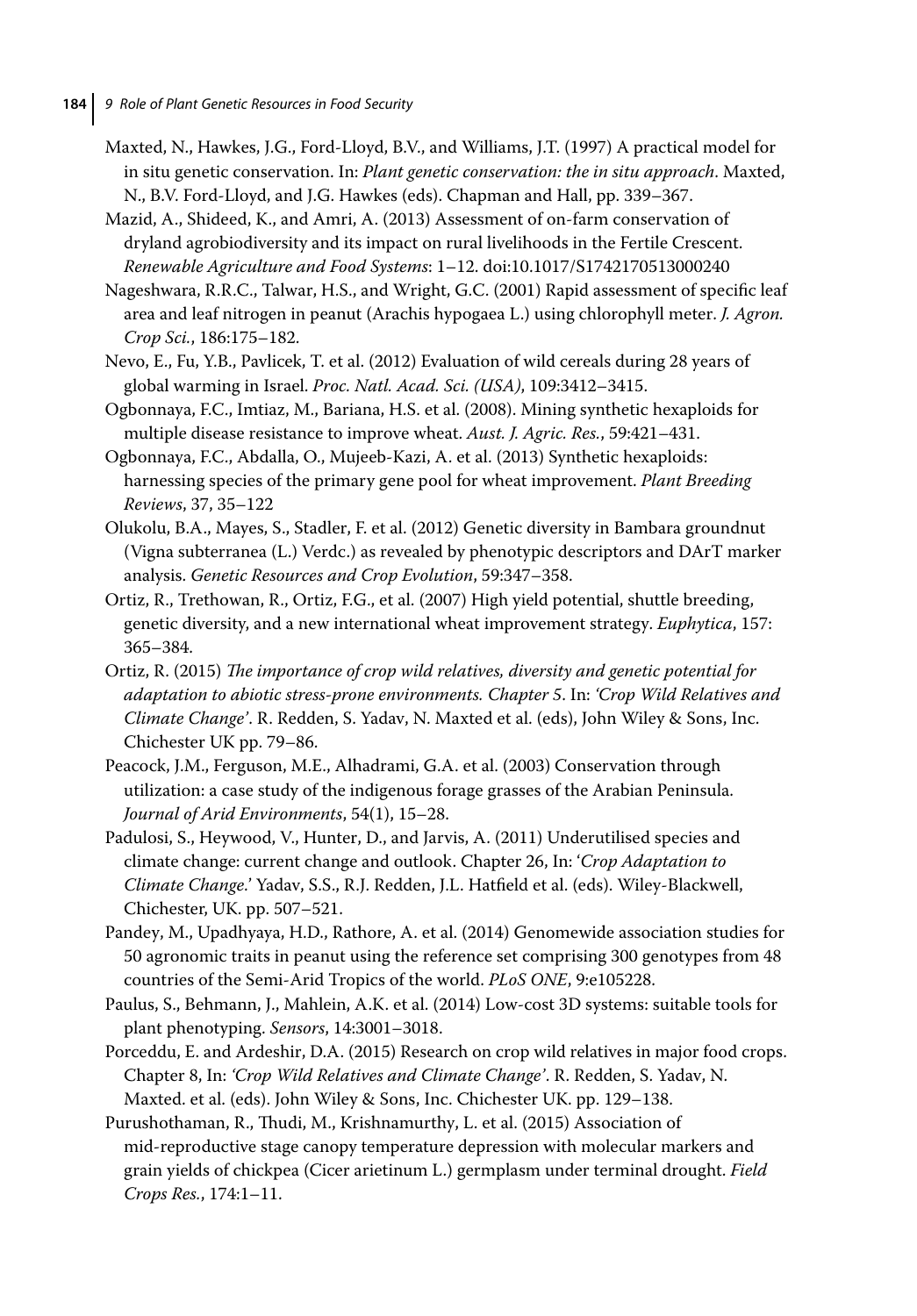- Purushothaman, R., Zaman-Allah, M., Mallikarjuna, N. et al. (2013) Root anatomical traits and their possible contribution to drought tolerance in grain legumes. *Plant Prod. Sci.*, 16, 1–8.
- Rai, K.N., Velu, G., Govindaraj, M. et al. (2015) Iniadi pearl millet germplasm as a valuable genetic resource for high grain iron and zinc densities. *Plant Genet. Resour.*, 13:75–82.
- Ramgopal, D., Srivastava, R.K., Pandey, S. et al. (2013) Introgression of Botrytis grey mould resistance genes from Cicer reticulatum (bgmr1cr) and C. echinospermum (bgmr1ce) to chickpea (C. arietinum). *Plant Genet. Resour.*, 11:212–216.
- Redden, R., Palmer-Jones, R., Hussain, M.A. et al. (1979) *Report on wheat production and marketing in Nigeria, AERLS, A.B.U. Shinka Commercial Press, Zaria*. Nigeria. pp 97.
- Reddy, L.J., Upadhyaya, H.D., Gowda, C.L.L., and Singh, S. (2005) Development of core collection in pigeonpea [Cajanus cajan L.) Millspaugh] using geographic and qualitative morphological descriptors. *Genet. Resour. Crop Evol.*, 52:1049–1056.
- Reynolds, M., Manes, M., Izanloo, A., and Langridge, P. (2009) Phenotyping approaches for physiological breeding and gene discovery in wheat. *Annals of Applied Biology*, 155:309–320.
- Richardson, A.E., Lynch, J.P., Ryan, P.R. et al. (2011) Plant and microbial strategies to improve the phosphorous efficiency of agriculture. *Plant Soil*, 349:121–156.
- Salisbury, P.A. and Barbetti, M.J. (2011) Breeding oilseed brassica for climate change. Chapter 22. In: '*Crop adaptation to climate change*.' Yadav, S.S., R.J. Redden, J.L. Hatfield et al. (eds). Wiley-Blackwell, Chichester, UK. pp 440–463.
- Sarr, B. (2012) Present and future climate change in the semi-arid region of West Africa: a crucial input for practical adaptation in agriculture. *Atmos. Sci. Let.*, doi:10.1002/asl.368.
	- Schlenker, W. and Lobell, D.B. (2010) Robust negative impacts of climate change on African agriculture. *Environmental Research Letters*, 5, 1–8.
	- Sehgal, D., Skot, L., Singh, R. (2015) Exploring potential of pearl millet germplasm association panel for association mapping of drought tolerance traits. *PLoS ONE*, doi:10:1371/journal.pone.0122165.
	- Sharma, M., Rathore, A., Mangala, U.N. et al. (2012a) New sources of resistance to Fusarium wilt and sterility mosaic disease in a mini core collection of pigeonpea germplasm. *Eur. J. Plant Pathol.*, 133:707–714.
	- Sharma, R., Girish, A.G., Upadhyaya, H.D. et al. (2014) Identification of blast resistance in a core collection of foxtail millet germplasm. *Plant Dis.*, 98:519–524.
	- Sharma, R., Upadhyaya, H.D., Sharma, S. et al. (2015) Identification of new sources of resistance to multiple pathotypes of Scleorspora graminicola in the pearl millet mini core germplasm collection. *Crop Sci.*, 55. ISSN 1435–0653.
	- Sharma, R., Upadhyaya, H.D., Manjunatha, S.V. et al. (2013) Pathogenic variation in the pearl millet blast pathogen Magnaporthe grisea and identification of resistance to diverse pathotypes. *Plant Dis.*, 97:189–195.
	- Sharma, R., Upadhyaya, H.D., Manjunatha, S.V. (2012b) Resistance to foliar diseases in a mini core collection of sorghum germplasm. *Plant Dis.*, 96:1629–1633.
	- Sharma, R., Rao, V.P., Upadhyaya, H.D. et al. (2010) Resistance to grain mold and downy mildew in a mini core collection of sorghum germplasm. *Plant Dis.*, 94:439–444.
	- Siddique, K.H.M., Tenant, D., Perry, M.W., and Belford, R.K. (1990) Water Use and Water Use Efficiency of Old and Modern Wheat Cultivars in a Mediterranean-type Environment. *Australian Journal of Agricultural Research*, 41, 431 –447.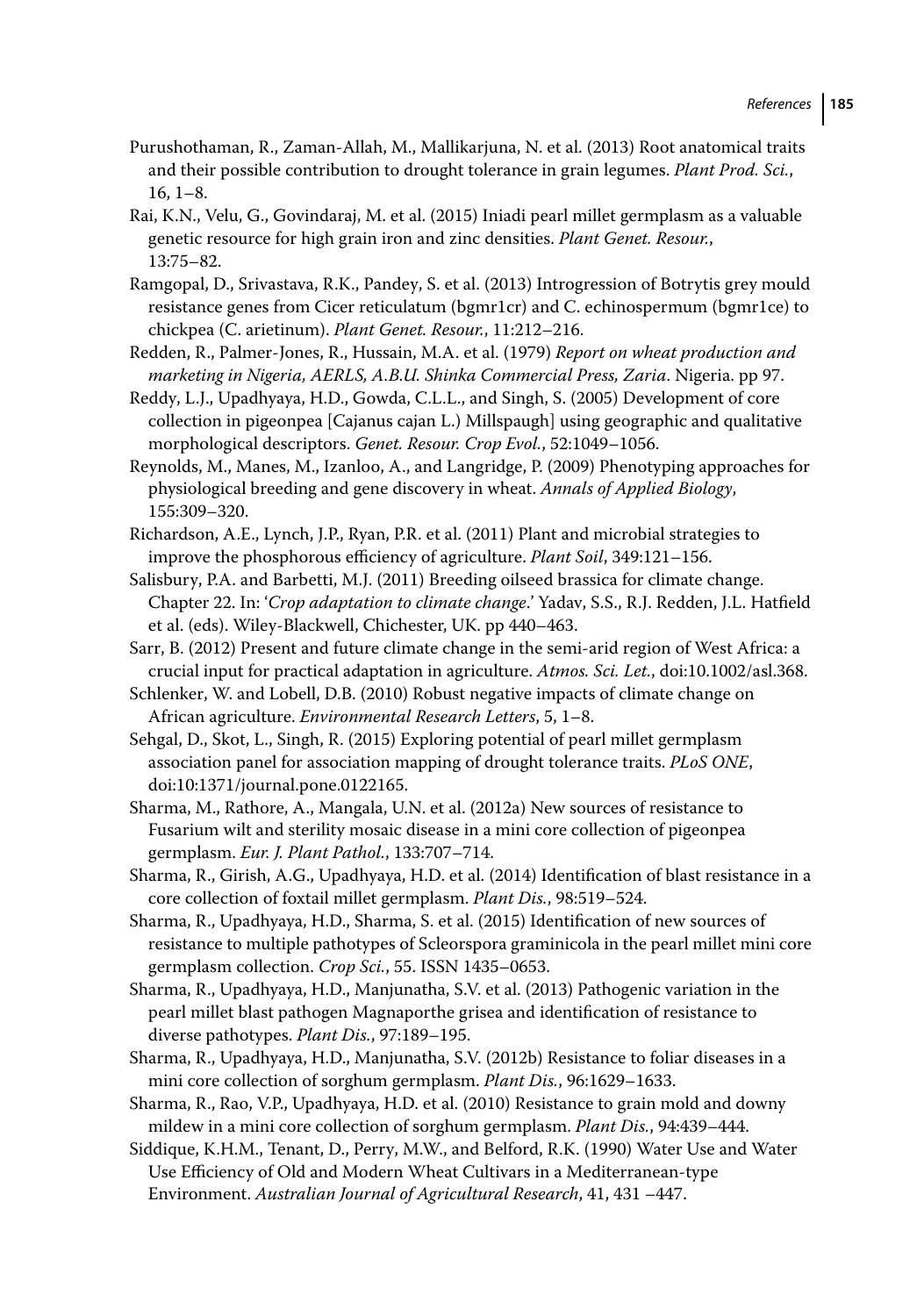- Singh, V., Nguyen, C.T., van Oosterom, E.J. et al. (2015) Sorghum genotypes differ in high temperature responses for seed set. *Field Crops Res.*, 171:32–40.
- Street, K., Mackay, M., Zuev, E. et al. (2008) Diving into the genepool: a rational system to access specific traits from large germplasm collections. In: *Proceedings of the 11th International Wheat Genetics Symposium* (Eds) R. Appels, R. Eastwood, R. Lagudah, pp: 28–31. Brisbane, Australia.
- Tambo, J.A. and Abdoulaye, T. (2012) Climate change and agricultural technology adoption: the case of drought tolerant maize in rural Nigeria. *Mitigation and Adaptation Strategies for Global Change*, 17 pp 277–292.
- Tanksley, S.D. and McCouch, S.R. (1997) Seed banks and molecular maps: Unlocking genetic potential from the wild. *Science*, 1997, 227, 1063–1066.
- Thudi, M., Upadhyaya, H.D., Rathore, A. et al. (2014) Genetic dissection of drought and heat tolerance in chickpea through genome-wide and candidate gene-based association mapping approaches. *PLoS ONE*, 9:e96758.
- Tignegre, J.B., Ouedraogo, J.T., Melis, R. et al. (2013) Identification of new sources of resistance to Striga gesnerioides in cowpea germplasm. *Plant Breeding*, 132, 330–336.
- Tyack, N. and Deppenwolf, H. (2015) The economics of crop wild relatives under climate change. Chapter 16. In: *'Crop Wild Relatives and Climate Change'*. R. Redden, S. Yadav, N. Maxted et al. (eds), John Wiley & Sons, Chichester, UK pp. 279–289.
- Upadhyaya, H.D. and Ortiz, R. (2001) A mini core subset for capturing diversity and promoting utilization of chickpea genetic resources in crop improvement. *Theor. Appl. Genet.*, 102:1292–1298.
- ❦ ❦ Upadhyaya, H.D., Gowda, C.L.L., Reddy, K.N., and Singh, S. (2009b) Augmenting the pearl millet core collection for enhancing germplasm utilization in crop improvement. *Crop Sci.*, 49:573–580.
	- Upadhyaya, H.D., Gowda, C.L.L., Pundir, R.P.S. et al. (2006a) Development of core subset of finger millet germplasm using geographical origin and data on 14 quantitative traits. *Genet. Resour. Crop Evol.*, 53:679–685.
	- Upadhyaya, H.D., Ravishankar, C.R., Narsimhudu, Y. et al. (2011b) Identification of trait-specific germplasm and developing a mini core collection for efficient use of foxtail millet genetic resources in crop improvement. *Field Crops Res.*, 124:459–467.
	- Upadhyaya, H.D., Reddy, L.J., Gowda, C.L.L. et al. (2006b) *Development of a mini core subset for enhanced and diversified utilization of pigeonpea germplasm*. (Journal)
	- Upadhyaya, H.D., Dronavalli, N., Singh, S., and Dwivedi, S.L. (2012) Variability and stability for kernel iron and zinc contents in the ICRISAT mini core collection of peanut. *Crop Sci.*, 52:2628–2637.
	- Upadhyaya, H.D., Dronavalli, N., Dwivedi, S.L. et al. (2013) Mini core collection as a resource to identify new sources of variation. *Crop Sci.*, 53:2506–2517.
	- Upadhyaya, H.D., Sarma, N.D.R.K., Ravishankar, C.R. (2010) Developing a mini core collection in finger millet using multilocation data. *Crop Sci.*, 50:1924–1931.
	- Upadhyaya, H.D., Bramel, P.J., and Singh, S. (2001) Development of a chickpea core subset using geographic distribution and quantitative traits. *Crop Sci.*, 41:206–210.
	- Upadhyaya, H.D., Bramel, P.J., Ortiz, R., Singh, S. (2002) Developing a mini core of peanut for utilization of genetic resources. *Crop Sci.*, 42:2150–2156.
	- Upadhyaya, H.D., Ortiz, R., Bramel, P.J., and Singh, S. (2003) Development of a groundnut core collection using taxonomical, geographical and morphological descriptors. *Genet. Resour. Crop Evol.*, 50:139–148.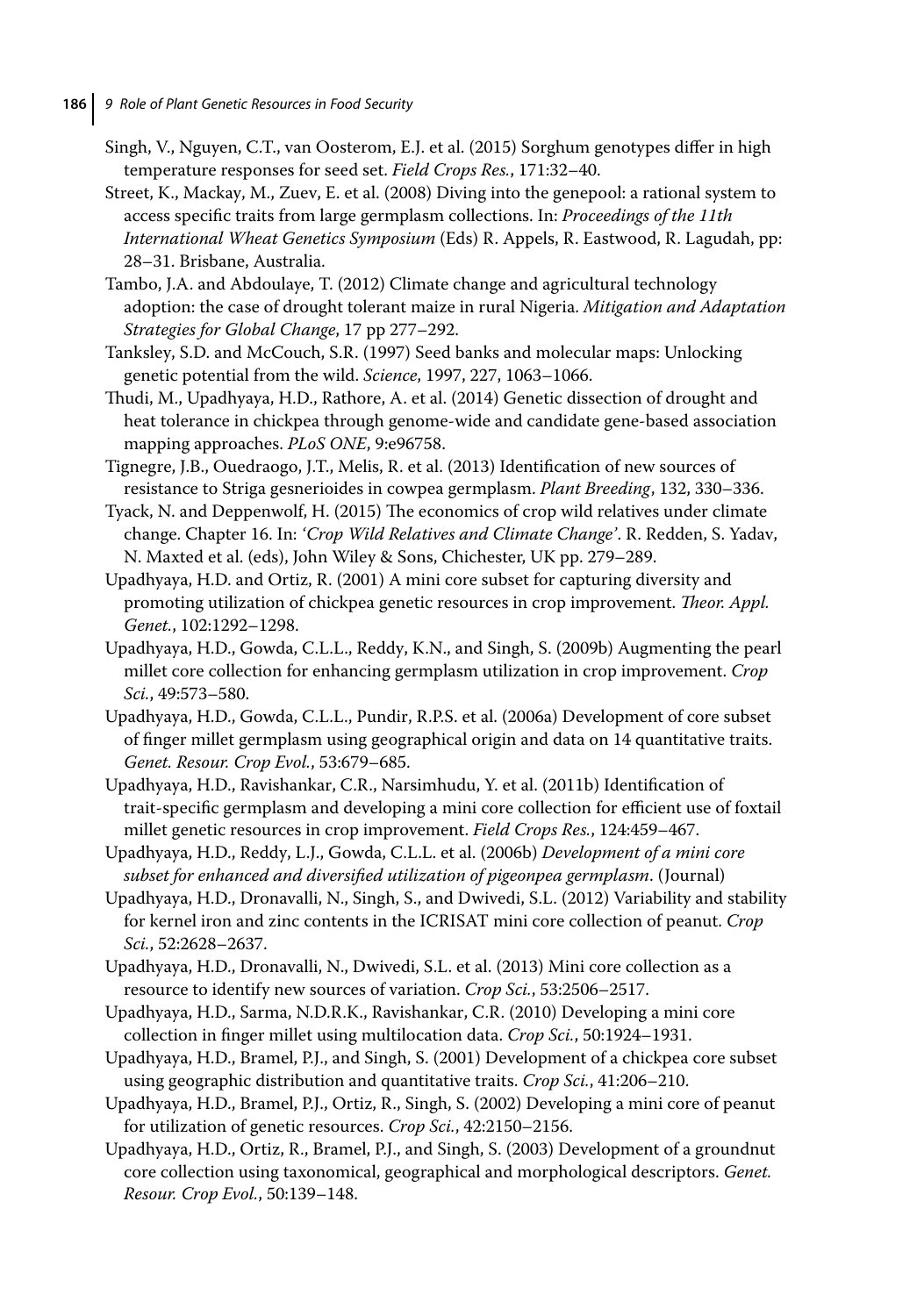- Upadhyaya, H.D., Pundir, R.P.S., Gowda, C.L.L., et al. (2008) Establishing a core collection of foxtail millet to enhance the utilization of germplasm of an underutilized crop. *Plant Genet. Resour.*, 7:177–184.
- Upadhyaya, H.D., Pundir, R.P.S., Dwivedi, S.L. et al. (2009c) Developing a mini core collection of sorghum for diversified utilization of germplasm. *Crop Sci.*, 49:1769–1780.
- Upadhyaya, H.D., Pundir, R.P.S., Dwivedi, S.L., and Gowda, C.L.L. (2009a) Mini core collections for efficient utilization of plant genetic resources in crop improvement programs. Inf. Bull. No. 78. Patancheru 502324, Telangana, India: International Crops Research Institute for the Semi-Arid Tropics. pp. 1–42.
- Upadhyaya, H.D., Ramesh, S., Sharma, S. et al. (2011a) Genetic diversity for grain nutrients in a core collection of finger millet (Eleusine coracana (L.) Gaertn.) germplasm. *Field Crops Res.*, 121:42–52.
- Upadhyaya, H.D., Sharma, S., Gowda, C.L.L., et al. (2011d) Developing proso millet (Panicum miliaceum L.) core collection using geographic and morpho-agronomic data. *Crop Pasture Sci.*, 62:383–389.
- Upadhyaya, H.D., Dwivedi, S.L., Singh, S.K. et al. (2014b) Forming core collection in barnyard, kodo, and little millets using morphoagronomic descriptors. *Crop Sci.*, 54:2673–2682.
- Upadhyaya, H.D., Dwivedi, S.L., Vadez, V. et al. (2014a) Multiple resistance and nutritionally dense germplasm identified from mini core collection in peanut. *Crop Sci.*, 54:679–693.
- ❦ ❦ resources. Sorghum: State of the Art and Future Perspectives, agronmonogr58, Upadhyaya, H.D., Dwivedi, S.L., Wang, Y.H., and Vetriventhan, M. (2016) Sorghum genetic American Society of Agronomy and Crop Science Society of America, Inc.
	- Upadhyaya, H.D. Dwivedi, S.L., Ambrose, M. et al. (2011c) Legume genetic resources: Management, diversity assessment, and utilisation in crop improvement. *Euphytica*, 180, 27–47.
	- Upadhyaya, H.D., Yadav, D., Reddy, K.N. et al. (2011e) Development of pearl millet mini core collection for enhanced utilization of germplasm. *Crop Sci.*, 51:227–223.
	- Vadez, V., Kholová, J., Hummel, G. et al. (2015) LeasyScan: a novel concept combining 3D imaging and lysimetry for high-throughput phenotyping of traits controlling plant water budget. *J. Exp. Bot.*, doi:10.1093/jxb/erv251.
	- Vadez, V., Kholová, J., Yadav, R.S., and Hash, C.T. (2013) Small temporal differences in water uptake among varieties of pearl millet (Pennisetum glaucum (L.) R. Br.) are critical for grain yield under terminal drought. *Plant Soil*, 371:447–462.
	- Varshney, R.K. (2015) Exciting journey of 10 years from genomes to fields and markets: Some success stories of genomics-assisted breeding in chickpea, pigeonpea and groundnut. *Plant Sci.*, 6.3. doi:10.3835/plantgenome2013.07.0022
	- Varshney, R.K., Nayak, S.N., Gregory, D. (2009) Next-generation sequencing technologies and their implications for crop genetics and breeding. *Trends Biotechnol.*, 27:522–530.
	- Venkateswaran, K., Muraya, M., Dwivedi, S.L., and Upadhyaya, H.D. (2014) Wild sorghums – Their potential use in crop improvement. In: Y.-H. Wang, H.D. Upadhyaya, and C. Kole (eds), *Genetics, Genomics and Breeding of Sorghum*. CRC Press, Taylor and Francis Group. Boca Raton, FL, USA. pp. 56–88.
	- Walley, P.G. and Moore, J.D. (2015) Biotechnology and genomics helping to understand and uncover the hidden Potential of CWR. Chapter 12. In: *'Crop wild relatives and*